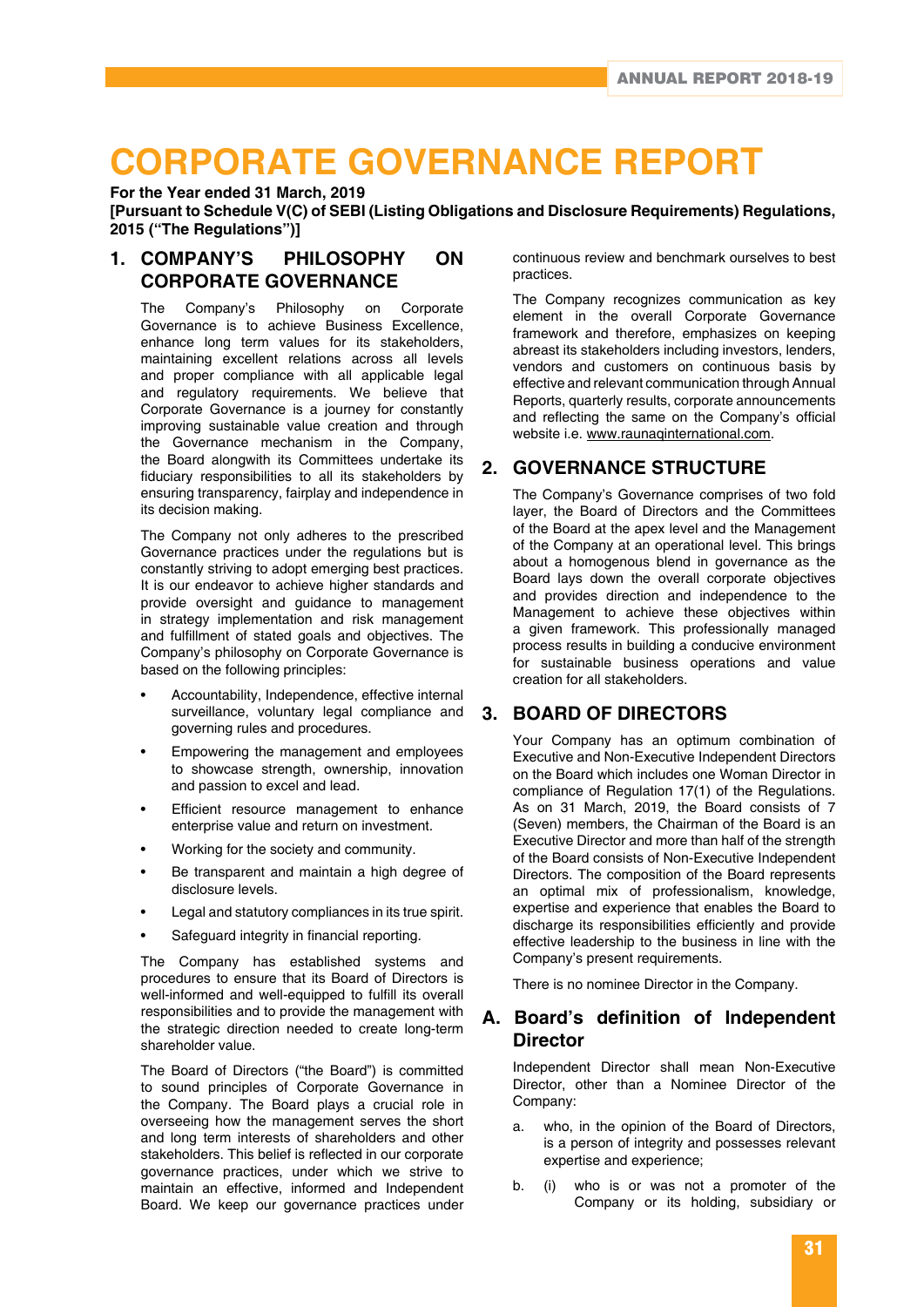associate Company or member of the promoter group of the Company;

- (ii) who is not related to Promoters or Directors in the Company, its holding, subsidiary or associate Company;
- c. who, apart from receiving Director's remuneration, has or had no pecuniary relationship or having transaction not exceeding ten per cent of his total income or such amount as may be prescribed, with the Company, its holding, subsidiary or associate Company, or their Promoters, or Directors, during the two immediately preceding financial years or during the current financial year;
- d. none of whose relatives has or had pecuniary relationship or transaction with the Company, its holding, subsidiary or associate Company, or their Promoters, or Directors, amounting to two per cent or more of its gross turnover or total income or fifty lakh rupees or such higher amount as may be prescribed, whichever is lower, during the two immediately preceding financial years or during the current financial year;
- e. none of whose relatives
	- is holding any security of or interest in the Company, its holding, subsidiary or associate Company during the two immediately preceding financial years or during the current financial year:

 Provided that the relative may hold security or interest in the company of face value not exceeding fifty lakh rupees or two per cent of the paid-up capital of the Company, its holding, subsidiary or associate Company or such higher sum as may be prescribed;

- (ii) is indebted to the Company, its holding, subsidiary or associate Company or their promoters, or directors, in excess of such amount as may be prescribed during the two immediately preceding financial years or during the current financial year;
- (iii) has given a guarantee or provided any security in connection with the indebtedness of any third person to the Company, its holding, subsidiary or associate Company or their promoters, or directors of such holding Company, for such amount as may be prescribed during the two immediately preceding financial years or during the current financial year; or
- (iv) has any other pecuniary transaction or relationship with the Company, or its subsidiary, or its holding or associate Company amounting to two per cent or more of its gross turnover or total income singly or in combination with the transactions referred to in sub-clause (i), (ii) or (iii);
- f. who, neither himself/herself nor any of his/her relatives —
	- (i) holds or has held the position of a Key Managerial Personnel or is or has been employee of the Company or its holding, subsidiary or associate Company in any of the three financial years immediately preceding the current financial year;

 Provided that in case of a relative who is an employee, the restriction under this clause shall not apply for his employment during preceding three financial years.

- (ii) is or has been an employee or proprietor or a partner, in any of the three financial years immediately preceding the financial year in which he is proposed to be appointed, of —
	- (A) a firm of Auditors or Company Secretaries in Practice or Cost Auditors of the Company or its holding, subsidiary or associate Company; or
	- (B) any legal or a consulting firm that has or had any transaction with the Company, its holding, subsidiary or associate Company amounting to ten per cent or more of the gross turnover of such firm;
- (iii) holds together with his relatives two per cent or more of the total voting power of the Company; or
- (iv) is a Chief Executive or Director, by whatever name called, of any non-profit organization that receives twenty-five per cent or more of its receipts from the Company, any of its Promoters, Directors or its holding, subsidiary or associate Company or that holds two per cent or more of the total voting power of the Company;
- (v) is a material supplier, service provider or customer or a lessor or lessee of the Company;
- g. who is not less than 21 years of age.
- h. who is not a Non-Independent Director of another Company on the Board of which any Non-Independent Director of the Company is an Independent Director.

The Board of Directors of the Company vide its resolution dated 03 February, 2012 has decided that the materiality/ significance shall be ascertained on the following basis:

- > The concept of 'materiality' is relevant from the total revenue inflow and/or outflow from and/ or to a particular individual/body, directly or indirectly, during a particular financial year.
- The term 'material' needs to be defined in percentage. One percent (1 per cent) or more of total turnover of the Company, as per latest audited annual financial statement.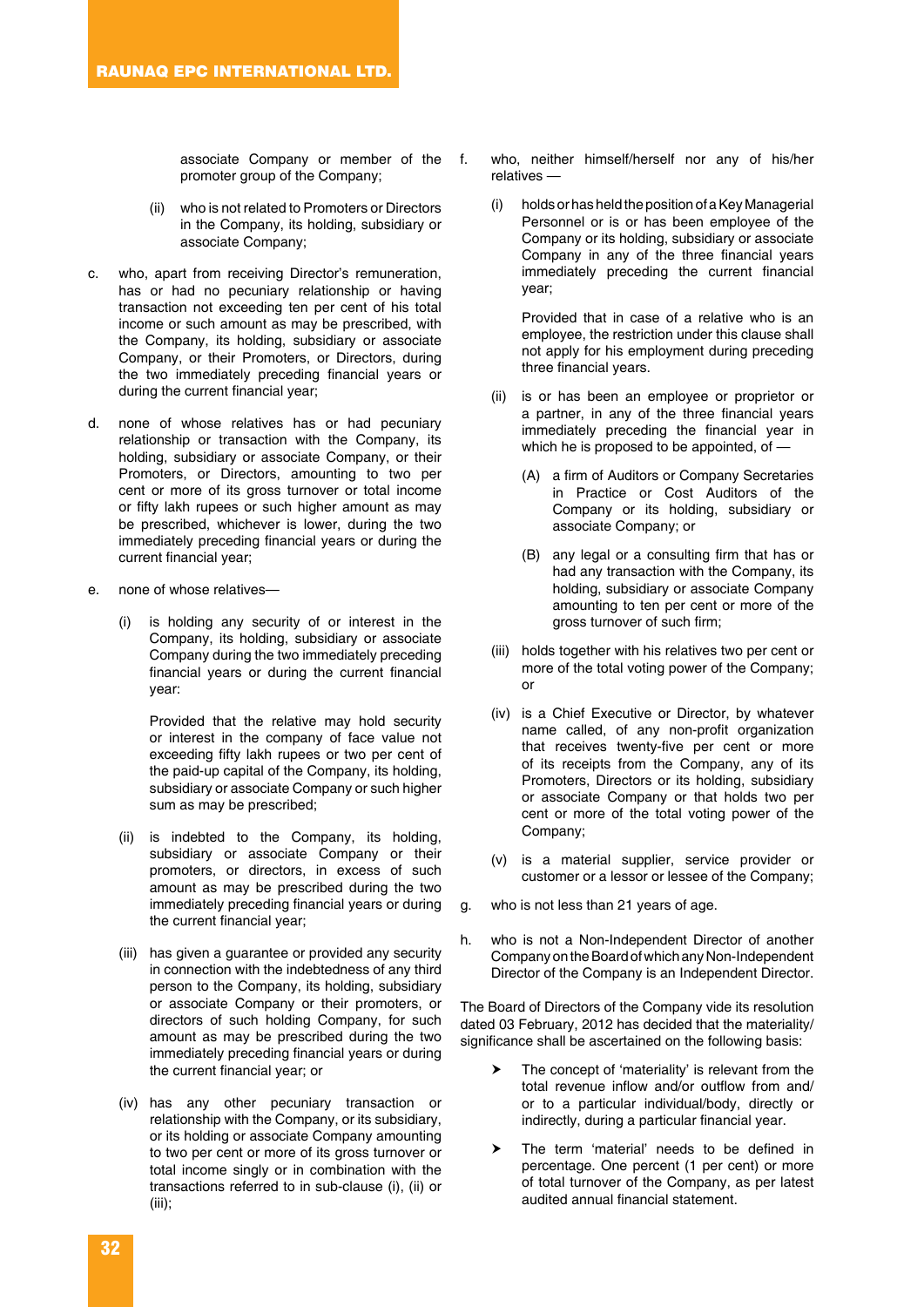Independent Directors of the Company as on 31 March, 2019, fulfill the criteria of being "Independent Director" as stipulated under Regulation 16 of the Regulations and are independent of the management. Further, the Independent Director(s) have declared that he/she is not aware of any circumstance or situation, which exist or may be reasonably anticipated, that could impair or impact his/

her ability to discharge his/her duties with an objective independent judgment and without any external influence.

The **Table-1** gives Composition of the Board, Attendance record of the Directors at the Board Meetings and at the last Annual General Meeting (AGM); Number of their outside Directorships and their Memberships/Chairmanships in Board Committees.

### **Table-1**

| S.No. | Name of<br>Director(s)                   | Category                                 | No. of Board<br><b>Meetings</b><br>held/ | <b>Attendance at</b><br>last AGM | No. of<br>outside<br><b>Directorships</b> | No. of Memberships/<br><b>Chairmanships in Board</b><br><b>Committees</b> <sup>B</sup> |                 |
|-------|------------------------------------------|------------------------------------------|------------------------------------------|----------------------------------|-------------------------------------------|----------------------------------------------------------------------------------------|-----------------|
|       |                                          |                                          | attended                                 |                                  | held <sup>A</sup>                         | <b>Member</b>                                                                          | <b>Chairman</b> |
| 1.    | <sup>C</sup> Mr. Surinder Paul<br>Kanwar | Chairman and<br><b>Managing Director</b> | 4/4                                      | Present                          | $\overline{2}$                            | $c_{3}$                                                                                |                 |
| 2.    | <sup>C</sup> Mr. Sachit Kanwar           | Joint Managing<br>Director               | 4/4                                      | Present                          | 1                                         | 1                                                                                      |                 |
| 3.    | <sup>D</sup> Mr. P.K. Mittal             | Non-Executive<br>Independent Director    | 4/4                                      | Present                          |                                           | 1                                                                                      | 1               |
| 4.    | Dr. Sanjeev Kumar                        | Non-Executive<br>Independent Director    | 4/4                                      | Present                          | $\overline{c}$                            |                                                                                        | $\overline{2}$  |
| 5.    | Mr. Gautam*<br>Mukherjee                 | Non-Executive<br>Independent Director    | 4/2                                      | Present                          | N.A.                                      | N.A.                                                                                   | N.A.            |
| 6.    | Mr. V.K. Pargal**                        | Non-Executive<br>Independent Director    | 4/4                                      | Present                          | N.A.                                      | N.A.                                                                                   | N.A.            |
| 7.    | Mr. N.V. $**$<br>Srinivasan              | Non-Executive<br>Director                | 4/3                                      | Present                          | N.A.                                      | N.A.                                                                                   | N.A.            |
| 8.    | Ms. Seethalakshmi<br>Venkataraman        | Non-Executive<br>Independent Director    | 4/3                                      | Present                          |                                           |                                                                                        |                 |
| 9.    | Mr. Rajiv***<br>Chandra Rastogi          | Non-Executive<br>Independent Director    | <b>NA</b>                                | <b>NA</b>                        | 1                                         | 2                                                                                      |                 |

\*Resigned w.e.f. 24 August, 2018.

\*\*Resigned w.e.f. 19 April, 2019.

\*\*\*Appointed w.e.f. 22 April, 2019.

The Independent Directors who have resigned after 01 April, 2019 have stated that they have resigned due to personal reasons and confirmed in their respective resignation letter(s) that there are no other reasons, material or otherwise other than those provided.

The **Table-2** gives the details of Directorships of the Directors in other listed Companies and the category of directorship.

### **Table-2**

| <b>S. No.</b>  | <b>Name of Director(s)</b>        | Category                           | Name of other Listed<br>Company | <b>Category of</b><br><b>Directorship in other</b><br><b>listed Company</b> |
|----------------|-----------------------------------|------------------------------------|---------------------------------|-----------------------------------------------------------------------------|
| $\mathbf{1}$ . | Mr. Surinder Paul Kanwar          | Chairman and Managing Director     | <b>Bharat Gears Limited</b>     | Chairman and<br><b>Managing Director</b>                                    |
| 2.             | Mr. Sachit Kanwar                 | Joint Managing Director            | <b>NIL</b>                      | N.A.                                                                        |
| 3.             | Mr. P.K. Mittal                   | Non-Executive Independent Director | <b>NIL</b>                      | N.A.                                                                        |
| 4.             | Dr. Sanjeev Kumar                 | Non-Executive Independent Director | <b>NIL</b>                      | N.A.                                                                        |
| 5.             | Ms. Seethalakshmi<br>Venkataraman | Non-Executive Independent Director | <b>NIL</b>                      | N.A.                                                                        |
| 6.             | Mr. Rajiv Chandra Rastogi         | Non-Executive Independent Director | <b>NIL</b>                      | N.A.                                                                        |

Aexcluding directorship in Private Limited Companies, Alternate Directorship, Companies registered under Section 8 of the Companies Act, 2013 and Foreign Companies.

<sup>B</sup>for the purpose of considering the limit of the Committees on which a Director can serve, all Public Limited Companies, whether listed or not, are included and all other Companies including Private Limited Companies,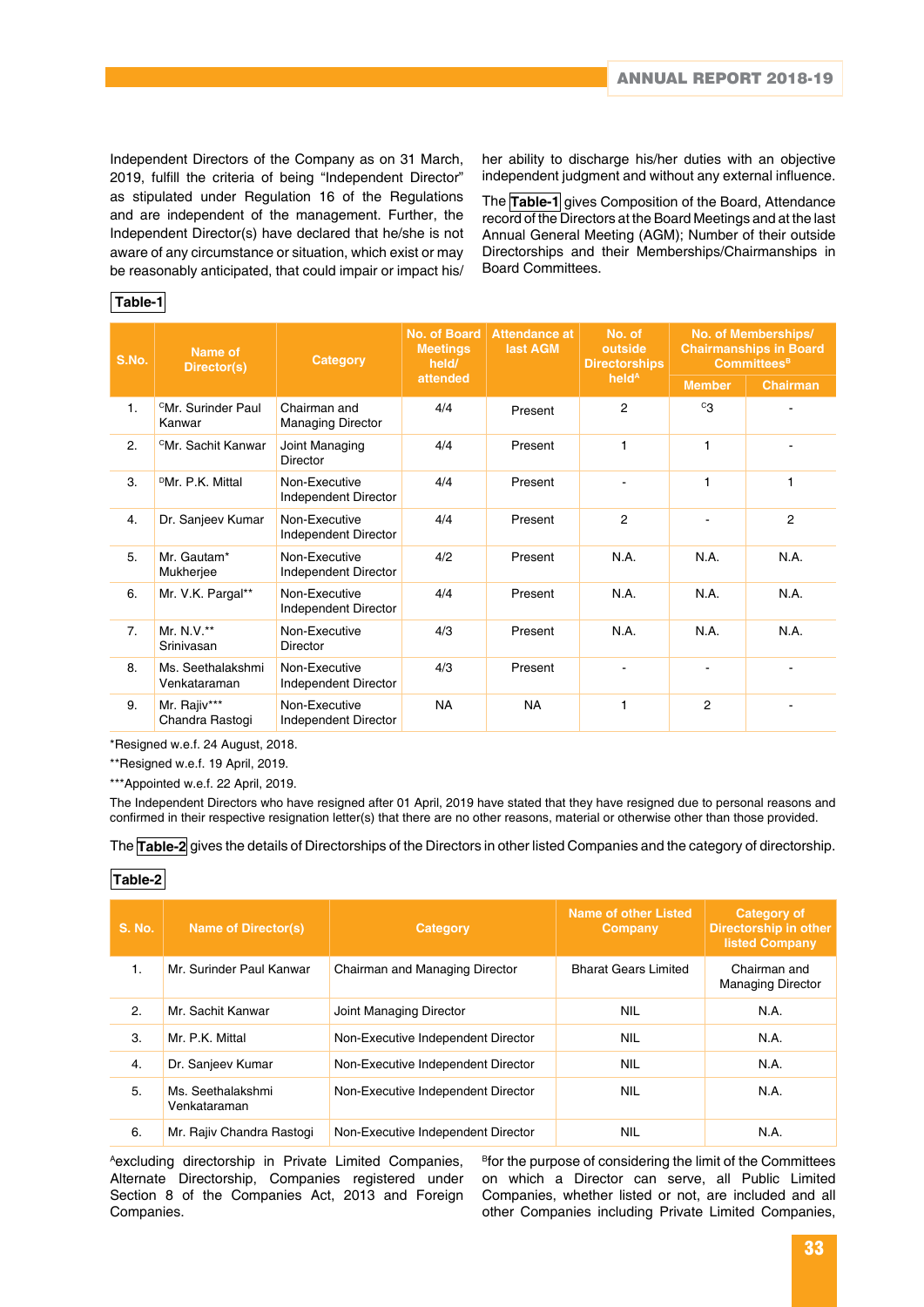Foreign Companies and the Companies under Section 8 of the Companies Act, 2013 are excluded and further, it includes Membership/Chairmanship of Audit Committee and Stakeholders' Relationship Committee only in terms of Regulation 26(1) of the Regulations. None of the Directors of your Company is a Member of more than 10 (Ten) Committees or is the Chairman of more than 5 (Five) Committees across all Public Limited Companies in which they are Directors. The Membership/Chairmanship also includes Membership/Chairmanship in Raunaq EPC International Limited.

CMr. Surinder Paul Kanwar is the father of Mr. Sachit Kanwar. Mr. Sachit Kanwar has been appointed as Joint Managing Director with effect from 01 June, 2016 for a period of 5 (Five) years upto 31 May, 2021. Mr. Surinder Paul Kanwar is a member of Stakeholders' Relationship Committee of the Company as on 31 March, 2019. Further, he has been inducted as a Member of the Audit Committee and Stakeholders' Relationship Committee of Bharat Gears Limited w.e.f. 01 April, 2019.

PMr. Praveen Kumar Mittal, relative of P.K. Mittal is also providing professional/consultancy service to the Company in his individual capacity. Professional fees paid to him for the year 2018-19 is ₹ 1,80,000/- (Rupees One Lakh Eighty Thousand Only). The Board is of the opinion that such payments in the context of overall expenditure by the Company, is not significant and does not affect independence of Mr. P.K. Mittal, Director.

Apart from this, no other Non-Executive Director is related to any other Director inter-se and has any material pecuniary relationships/transactions vis-à-vis the Company (other than the sitting fees for attending the Board/Committee meetings).

The terms of appointment of the Directors appointed at the Annual General Meeting of the Company held on 02 August, 2018 are available on the website of the Company i.e. www.raunaqinternational.com.

In terms of Regulation 17(1A) of the Regulations, the consent of the members shall be obtained in the ensuing Annual General Meeting for continuation of Non Executive Director(s) who have attained the age of Seventy Five Years, upto their respective present tenure.

In terms of Regulation 25(7) of the Regulations, the Company has adopted a familiarization programme for the Directors that covers familiarizing the Directors about the nature of the industry in which the Company operates, business model of the Company, their roles, responsibilities and other relevant details by way of:

- *Circulation of an elaborated note on business operations with regard to the operations and financial position of the Company as at the end of each quarter with the Agenda of each Board Meeting.*
- *Apprising the Board members about the operations at the ongoing project sites of the Company, the various clients, the new projects awarded to the Company, the debtors position and other details of the ongoing project sites so as to provide the Board a brief idea of the various types of jobs carried upon by the Company and their periodic developments.*
- *Updating the Directors of any amendments in laws, rules and regulations as applicable on the Company through various presentations at the Board Meeting(s) in consultation with the Statutory Auditors, Internal Auditors and the Secretarial Auditors of the Company likewise the Companies Act, SEBI Laws and such other laws and regulations as may be applicable.*
- *Various presentations are conducted at meetings of the Board/Committees of the Board periodically to familiarize the Directors with the business performance, business strategy, operations and functions of the Company. Such presentations help Directors to understand the Company's Strategy, Operations, Market Competition, Organization Structure, Risk Analysis and such other areas.*

The details of familiarization programme during the Financial Year 2018-19 are available on the official website of the Company i.e. www.raunaqinternational.com under the link: http://raunaqinternational.com/pdf/details-of-familiarizationprogramme-for-independent-directors.pdf.

The **Table-3** gives the details of core skills/expertise/ competencies identified by the Board of Directors as required in the context of Company's business(es) and sector(s) for Company to function effectively and those actually available with the Board.

#### **Table-3**

| S.<br>No. | Core skills/expertise/<br>competencies               | <b>Available with the</b><br><b>Board (YES/NO)</b> |
|-----------|------------------------------------------------------|----------------------------------------------------|
| 1.        | Knowledge of Core Business<br>i.e. EPC               | <b>YES</b>                                         |
| 2.        | Strategic Planning                                   | <b>YES</b>                                         |
| 3.        | <b>Project Analysis and Marketing</b>                | <b>YES</b>                                         |
| 4.        | Knowledge of Macro<br>Environment vis-à-vis Industry | <b>YES</b>                                         |
| 5.        | <b>Financial Literacy</b>                            | <b>YES</b>                                         |
| 6.        | Ability to read Financial<br><b>Statements</b>       | <b>YES</b>                                         |

### **B. Board Meetings**

During the financial year 2018-19, 4 (Four) Board Meetings were held on the following dates. The gap between any two meetings was not more than 120 (one hundred and twenty) days as mandated in Regulation 17(2) of the Regulations:-

- 25 May, 2018;
- 02 August, 2018;
- 31 October, 2018; and
- 23 January, 2019

The Company Secretary prepares the agenda and explanatory notes, in consultation with the Chairman and Managing Director, Joint Managing Director and Chief Financial Officer and circulates the same in advance to the Directors. The Board meets at least once every quarter inter alia to review the quarterly results. Additional meetings are held, when necessary. Presentations are made to the Board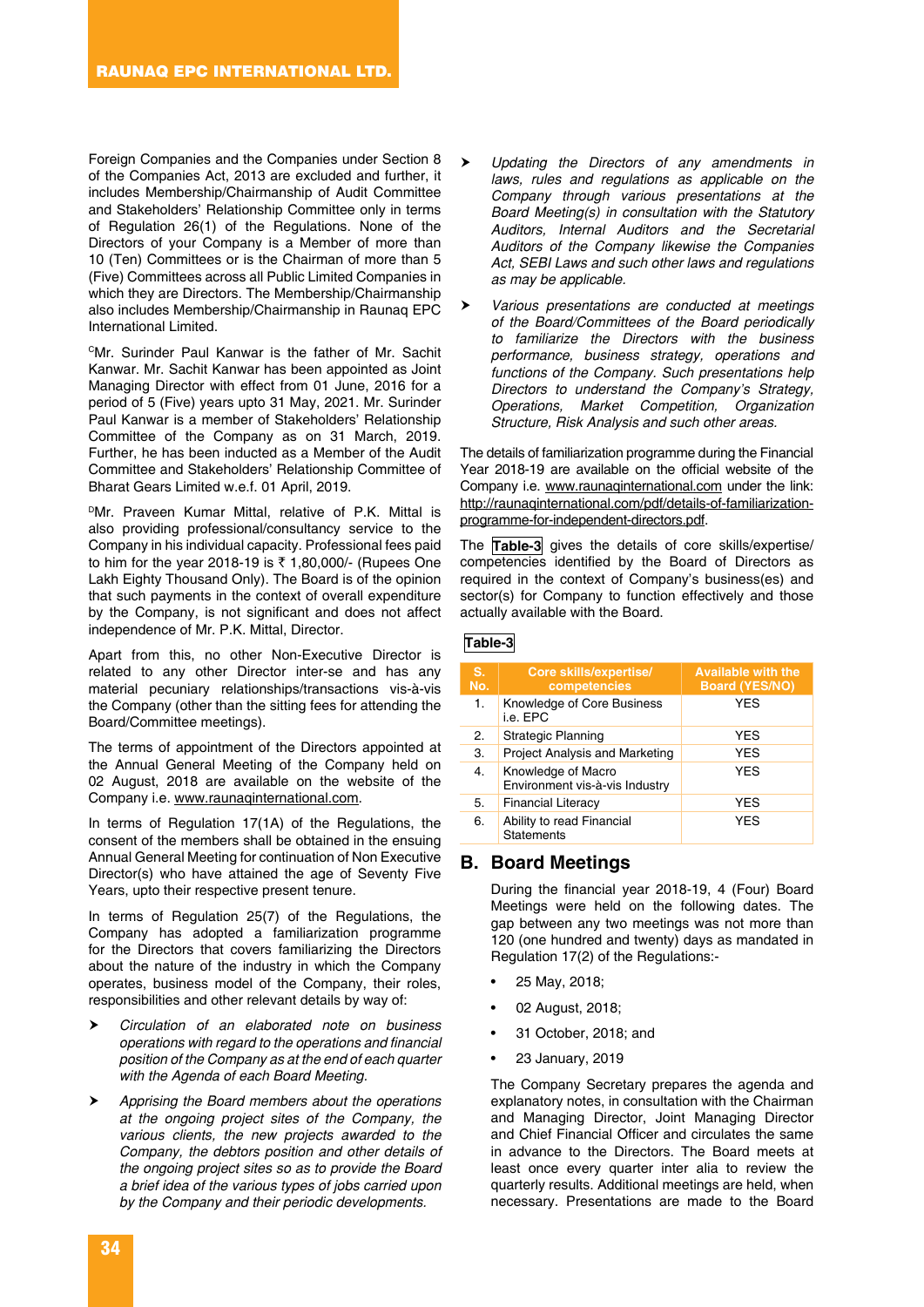on the business operations and performance of the Company. The minutes of the proceedings of the meetings of the Board of Directors are noted and the draft minutes are circulated amongst the members of the Board for their perusal. Comments, if any received from the Directors are also incorporated in the minutes, in consultation with the Chairman and Managing Director. The Minutes are signed by Chairman of the Board at the next meeting and signed minutes are circulated amongst the members of the Board for their perusal. Senior management personnel are invited to provide additional inputs for the items being discussed by the Board of Directors as and when considered necessary.

**Post Meeting Follow Up System:** The Company has an effective post Board Meeting follow up procedure. Action Taken Report on the decisions taken in a meeting are placed at the immediately succeeding meeting for information of the Board.

### **C. Information supplied to the Board**

The Board has complete access to all information with the Company. The information is provided to the Board on regular basis and the agenda papers for the meetings are circulated in advance of each meeting. The information supplied to the Board includes the following, extent to the applicability during the year as per Regulation 17(7) read with Schedule II of the Regulations.

- Annual Operating Plans and Budgets and any updates.
- Capital budgets and any updates.
- Quarterly, Half Yearly and Yearly Results of the Company.
- Minutes of the Meetings of Audit Committee and other Committees of the Board.
- The information on recruitment and remuneration of senior officers just below the level of Board of Directors, including appointment or removal of Chief Financial Officer and the Company Secretary.

The Board periodically reviews the compliance reports of all laws applicable to the Company prepared by the Company along with the declaration made by all the respective departmental heads and by the Joint Managing Director regarding compliance with all applicable laws.

### **4. BOARD COMMITTEES**

### **A. Audit Committee**

#### **I. Constitution and Composition**

In terms of Regulation 18 of the Regulations, the "Audit Committee" comprises of the following Non-Executive and Independent Directors, who have financial/accounting acumen to specifically look into internal controls and audit procedures. All the members are financially literate and have accounting and financial management expertise. The **Table-4** gives the composition of the Audit Committee and attendance record of members of the Committee:

#### **Table-4**

| 'S. No. | <b>Name of Member</b>         | <b>Designation</b> | No. of<br>meetings<br>Held/<br><b>Attended</b> |
|---------|-------------------------------|--------------------|------------------------------------------------|
| 1.      | Dr. Sanjeev Kumar             | Chairman           | 4/4                                            |
| 2.      | Mr. P.K. Mittal               | Member             | 4/4                                            |
| З.      | Mr. V.K. Pargal*              | Member             | 4/4                                            |
| 4.      | Mr. Rajiv Chandra<br>Rastogi* | Member             | N.A.                                           |

\*Mr. V.K. Pargal ceased to be a member of the Committee pursuant to his resignation as Non-Executive Independent Director w.e.f. 19 April, 2019. Pursuant to the appointment of Mr. Rajiv Chandra Rastogi as a Non-Executive Independent Director w.e.f. 22 April, 2019, he has been inducted as a member of the Audit Committee. Accordingly, the Audit Committee has been reconstituted.

In addition to the Members of the Audit Committee, the Chief Financial Officer, Internal Auditors and Statutory Auditors attended the meetings of the Committee as invitees. Members held discussions with Statutory Auditors during the meetings of the Committee. The Audit Committee reviewed the quarterly, half-yearly and year to date un-audited and annual audited financials of the Company before submission to the Board of Directors for its consideration and approval. The Committee also reviewed the internal control systems and internal audit reports.

Pursuant to the resignation of Ms. Chanchal Gupta w.e.f. 24 April, 2018, Ms. Sukriti Manna had been appointed as the Company Secretary of the Company w.e.f. 25 May, 2018 and she acted as Secretary to aforesaid Audit Committee Meetings held after her appointment. Further, Ms. Sukriti Manna has resigned from the post of Company Secretary w.e.f. 11 March, 2019.

The Chairman of the Audit Committee was present at the last Annual General Meeting to answer the queries of the shareholders to their satisfaction.

#### **II. Audit Committee Meetings**

During the year, 4 (Four) meetings of the Audit Committee were held on the following dates in terms of Regulation 18 of the Regulations:

- 25 May, 2018;
- 02 August, 2018;
- 31 October, 2018; and
- 23 January, 2019

#### **III. Powers of Audit Committee**

The Audit Committee has been empowered with the adequate powers as mandated in Regulation 18 of the Regulations which includes the following: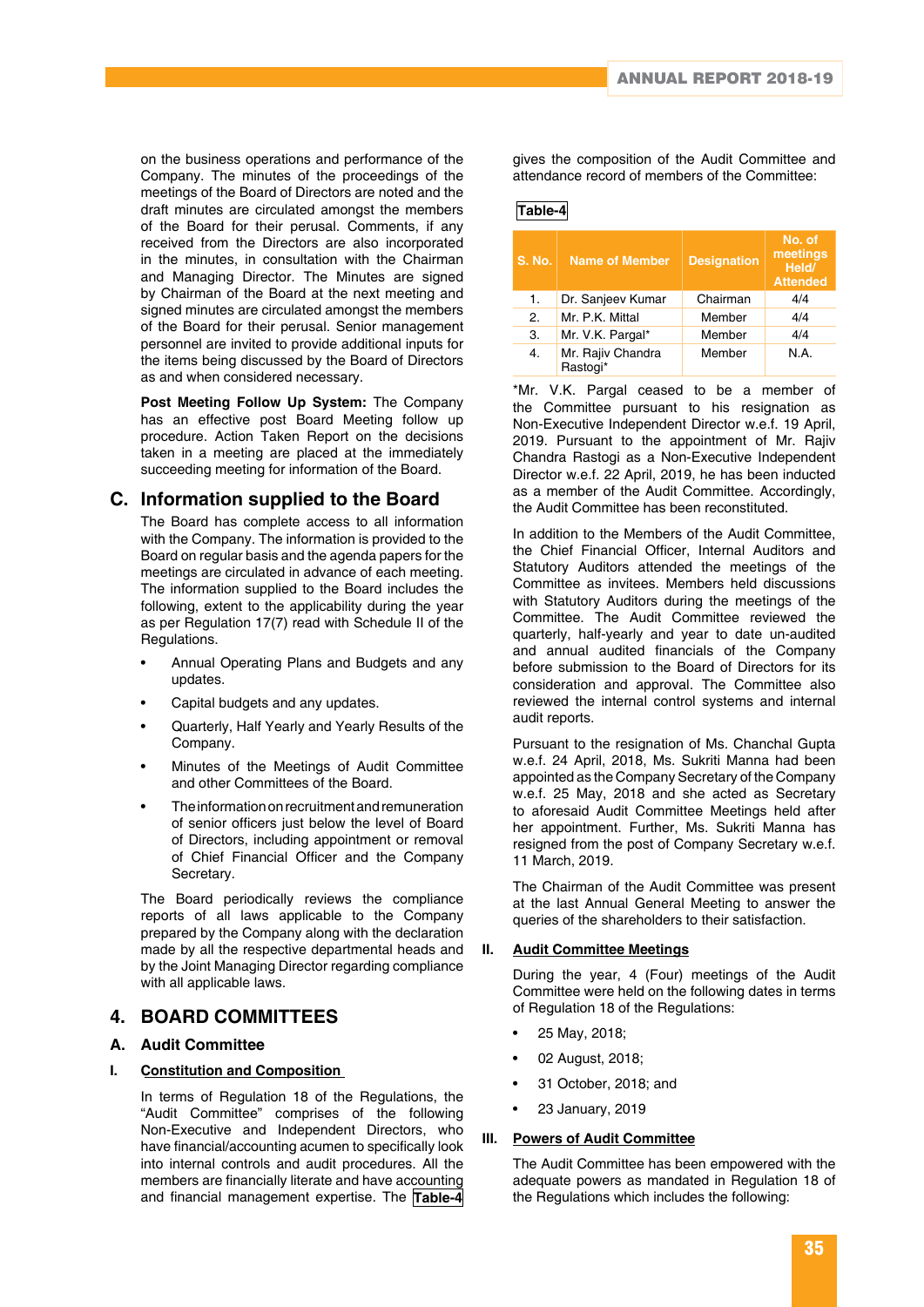- 1. To investigate any activity within its terms of reference.
- 2. To seek information from any employee.
- 3. To obtain outside legal or other professional advice.
- 4. To secure attendance of outsiders with relevant expertise, if it considers necessary.

#### **IV. Role of Audit Committee**

The role of the Audit Committee in terms of Regulation 18 read with Part C of Schedule II of the Regulations includes the following:

- Oversight of the Company's financial reporting process and the disclosure of its financial information to ensure that the financial statement is correct, sufficient and credible;
- 2. Recommendation for appointment, remuneration and terms of appointment of auditors of the Company;
- 3. Approval of payment to Statutory Auditors for any other services rendered by the Statutory Auditors;
- 4. Reviewing, with the management, the annual financial statements and auditor's report thereon before submission to the Board for approval, with particular reference to:
	- a. matters required to be included in the director's responsibility statement to be included in the board's report in terms of clause (c) of sub-section 3 of Section 134 of the Companies Act, 2013.
	- b. changes, if any, in accounting policies and practices and reasons for the same.
	- c. major accounting entries involving estimates based on the exercise of judgment by management.
	- d. significant adjustments made in the financial statements arising out of audit findings.
	- e. compliance with listing and other legal requirements relating to financial statements.
	- f. disclosure of any related party transactions.
	- g. modified opinion(s) in the draft audit report.
- 5. Reviewing, with the management, the quarterly financial statements before submission to the Board for approval;
- 6. Reviewing, with the management, the statement of uses/application of funds raised through an issue (public issue, rights issue, preferential issue, etc.), the statement of funds utilized for purposes other than those stated in the offer document/prospectus/notice and the report submitted by the monitoring agency monitoring the utilisation of proceeds of a

public or rights issue, and making appropriate recommendations to the Board to take up steps in this matter;

- 7. Reviewing and monitoring the auditor's independence and performance, and effectiveness of audit process;
- 8. Approval or any subsequent modification of transactions of the Company with related parties;
- 9. Scrutiny of inter-corporate loans and investments;
- 10. Valuation of undertakings or assets of the Company, wherever it is necessary;
- 11. Evaluation of internal financial controls and risk management systems;
- 12. Reviewing, with the management, performance of statutory and internal auditors, adequacy of the internal control systems;
- 13. Reviewing the adequacy of internal audit function, if any, including the structure of the internal audit department, staffing and seniority of the official heading the department, reporting structure coverage and frequency of internal audit;
- 14. Discussion with internal auditors of any significant findings and follow up there on;
- 15. Reviewing the findings of any internal investigations by the internal auditors into matters where there is suspected fraud or irregularity or a failure of internal control systems of a material nature and reporting the matter to the Board;
- 16. Discussion with statutory auditors before the audit commences, about the nature and scope of audit as well as post-audit discussion to ascertain any area of concern;
- 17. To look into the reasons for substantial defaults in the payment to the depositors, debenture holders, shareholders (in case of non-payment of declared dividends) and creditors;
- 18. To review the functioning of the whistle blower mechanism;
- 19. Approval of appointment of Chief Financial Officer (CFO) (i.e., the whole-time Finance Director or any other person heading the finance function or discharging that function) after assessing the qualifications, experience and background, etc. of the candidate;
- 20. Carrying out any other function as is mentioned in the terms of reference of the Audit Committee.

The Audit Committee may also review such matters as may be referred to it by the Board or which may be specified as role of the Audit Committee under amendments, if any, from time to time, to the Regulations, Companies Act and other Statutes.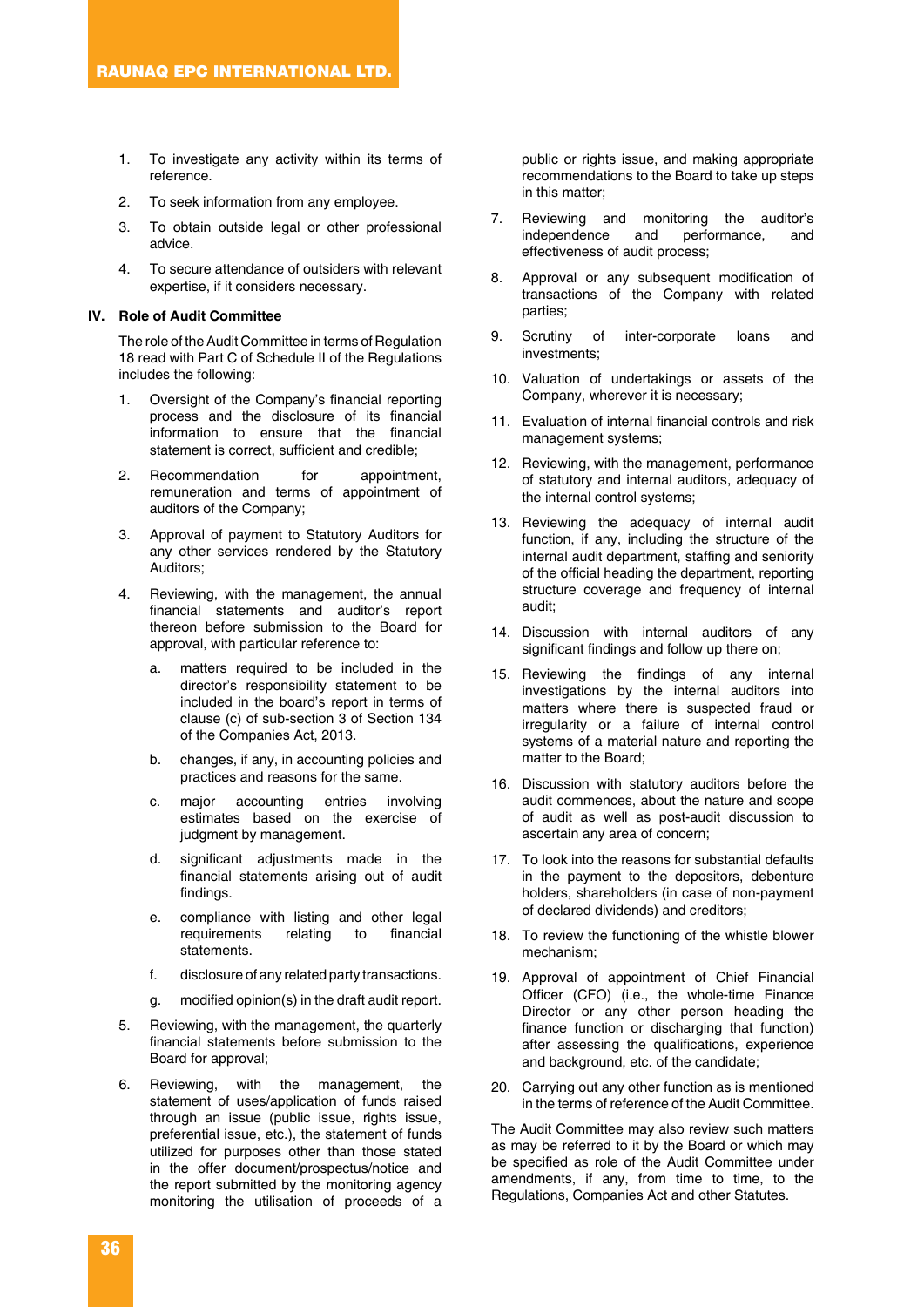#### **V. Review of Information by Audit Committee**

The Audit Committee reviews the following information:

- 1. Management Discussion and Analysis of financial condition and results of operations;
- 2. Statement of significant Related Party Transactions (as defined by the Audit Committee), submitted by Management;
- 3. Management letters/letters of internal control weaknesses issued by the Statutory Auditors;
- 4. Internal Audit Reports relating to internal control weaknesses; and
- 5. The appointment, removal and terms of remuneration of the Chief Internal Auditor shall be subject to review by the Audit Committee; and
- 6. Statement of deviations, if required.

### **B. Nomination and Remuneration Committee**

#### **I. Constitution and Composition**

In terms of Section 178 of the Companies Act, 2013 and Regulation 19 of the Regulations, the Nomination and Remuneration Committee constitutes of following Directors as members. **Table-5** gives the composition of the Nomination and Remuneration Committee and the attendance record of the members of the committee.

|--|

| S.No. | Name of<br><b>Member</b>      | <b>Designation</b> | No. of<br>meetings<br>Held/<br><b>Attended</b> |
|-------|-------------------------------|--------------------|------------------------------------------------|
| 1.    | Dr. Sanjeev<br>Kumar          | Chairman           | 2/2                                            |
| 2.    | Mr. Surinder Paul<br>Kanwar   | Member             | 2/2                                            |
| З.    | Mr. P.K. Mittal               | Member             | 2/2                                            |
| 4.    | Mr. Gautam<br>Mukherjee*      | Member             | 2/1                                            |
| 5.    | Mr. V.K. Pargal*              | Member             | 2/1                                            |
| 6.    | Mr. Rajiv<br>Chandra Rastogi* | Member             | N.A.                                           |

\*During the year, Mr. Gautam Mukherjee ceased to be a member of the Committee pursuant to his resignation w.e.f. 24 August, 2018. Mr. V.K. Pargal had been inducted as member of the Committee w.e.f. 31 October, 2018 and ceased to be member w.e.f. 19 April, 2019 pursuant to his resignation. Pursuant to the appointment of Mr. Rajiv Chandra Rastogi as a Non-Executive Independent Director w.e.f. 22 April, 2019, he has been inducted as a member of the Nomination and Remuneration Committee. Accordingly, the Nomination and Remuneration Committee has been reconstituted.

Dr. Sanjeev Kumar, Mr. P.K. Mittal and Mr. Rajiv Chandra Rastogi are Non-Executive Independent Directors and Mr. Surinder Paul Kanwar is Chairman and Managing Director of the Company.

#### **II. Nomination and Remuneration Committee Meetings**

During the Financial Year 2018-19, 2(Two) meetings of the Nomination and Remuneration Committee were held. **Table-6** gives the details of the date and purpose of the meetings of Nomination and Remuneration Committee:-

**Table-6**

|    | S.No.   Date of Meeting | <b>Purpose</b>                                                                                                                                                                                                                                                                                                                 |
|----|-------------------------|--------------------------------------------------------------------------------------------------------------------------------------------------------------------------------------------------------------------------------------------------------------------------------------------------------------------------------|
| 1. | 25 May, 2018            | • Consideration and recommendation<br>of the appointment of Ms. Sukriti<br>Manna as Company Secretary and<br>Compliance Officer of the Company.<br>• Consideration and recommendation<br>of the appraisal of Key Managerial<br>Personnel (KMP) and Senior<br>Management Personnel of the<br>Company to the Board of Directors. |
| 2. | 23 January,<br>2019     | Noting of the performance evaluation<br>of Independent Directors carried on by<br>the Board of Directors and performance<br>evaluation by the Independent Directors<br>in their separate meeting.                                                                                                                              |

Pursuant to the resignation of Ms. Chanchal Gupta w.e.f. 24 April, 2018, Ms. Sukriti Manna had been appointed as the Company Secretary of the Company w.e.f. 25 May, 2018 and she acted as Secretary to the Nomination and Remuneration Committee Meeting held on 23 January, 2019. Further, Ms. Sukriti Manna has resigned from the post of Company Secretary w.e.f. 11 March, 2019.

The Chairman of the Nomination and Remuneration Committee was present at the last Annual General Meeting and replied to the queries of the shareholders to their satisfaction.

#### **III. Role of Nomination and Remuneration Committee**

The role of the Nomination and Remuneration Committee in terms of the Regulations includes the following:

- 1. formulation of the criteria for determining qualifications, positive attributes and independence of a Director and recommend to the Board a policy, relating to the remuneration of the Directors, Key Managerial Personnel and other employees;
- 2. formulation of criteria for evaluation of performance of Independent Directors and the Board;
- 3. devising a policy on Board diversity;
- 4. identifying persons who are qualified to become Directors and who may be appointed in senior management in accordance with the criteria laid down, and recommend to the Board of Directors their appointment and removal.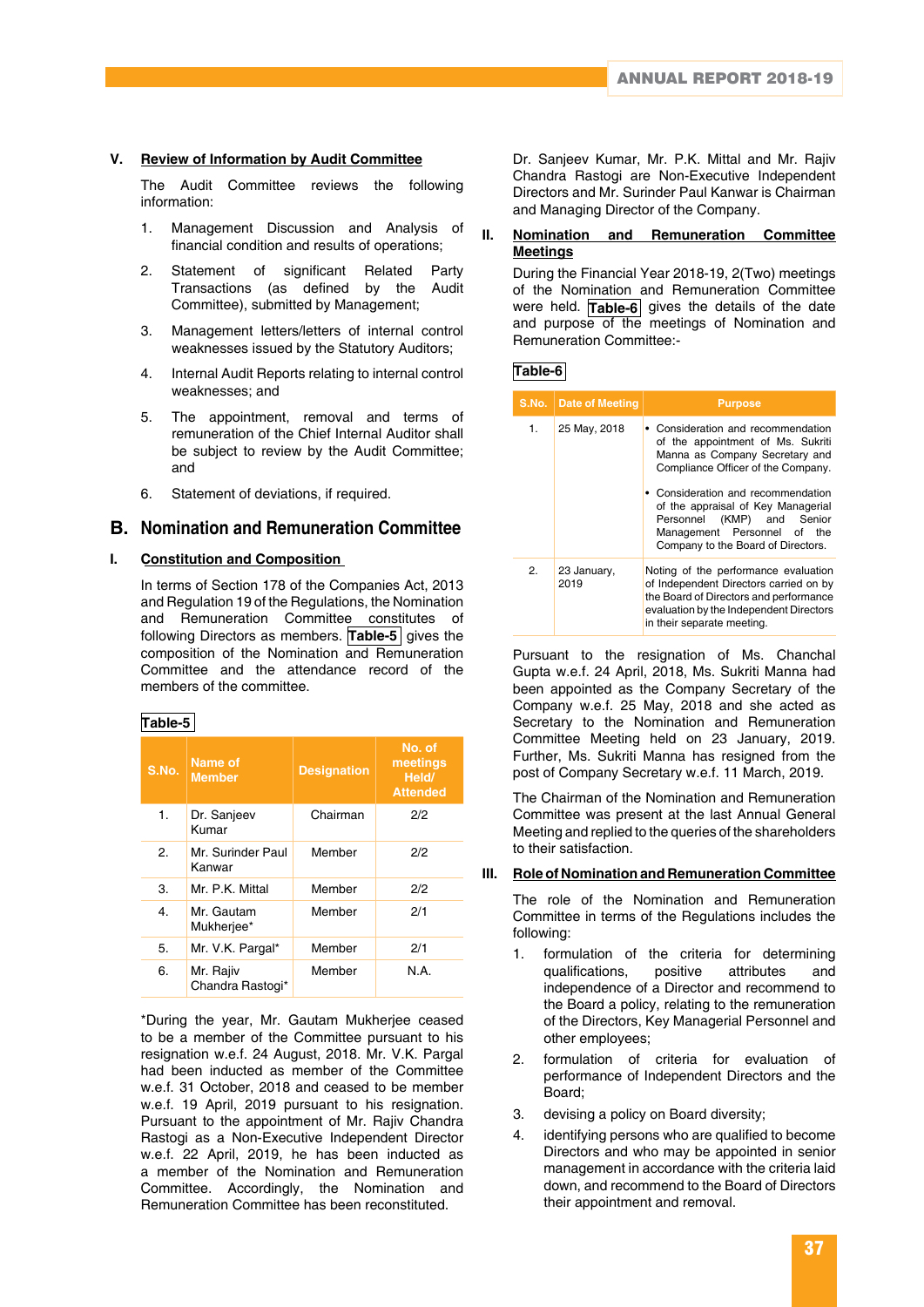- 5. deciding whether to extend or continue the term of appointment of the Independent Directors, on the basis of the report of performance evaluation of Independent Directors.
- 6. recommend to the Board, all remuneration, in whatever form, payable to Senior Management.

Pursuant to Schedule V to the Companies Act, 2013, in case of no profits or inadequate profits, the Nomination and Remuneration Committee has been empowered to consider, approve and recommend the remuneration of Whole Time Director/Managing Director.

#### **IV. Nomination and Remuneration Policy**

Pursuant to the provisions of the Companies Act, 2013 read with Regulation 19 of the Regulations, the policy on nomination and remuneration of Directors, Key Managerial Personnel and Senior Management as approved by the Board is available on the website of the Company i.e. www.raunaqinternational.com.

The objectives and purpose of the said policy are:

- To lay down criteria and terms and conditions with regard to identifying persons who are qualified to become Directors (Executive and Non-Executive) and persons who may be appointed in Senior Management and Key Managerial positions and to determine their remuneration.
- To determine remuneration based on the Company's size and financial position and trends and practices on remuneration prevailing in peer companies, in the Construction industry.
- To carry out evaluation of the performance of Directors, as well as Key Managerial and Senior Management Personnel.
- To provide them reward linked directly to their effort, performance, dedication and achievement relating to the Company's operations.
- To retain, motivate and promote talent and to ensure long term sustainability of talented managerial persons and create competitive advantage.

While deciding the remuneration for Directors, Key Managerial Personnel and other employees, the Board and the Nomination and Remuneration Committee takes into consideration the performance of the Company, the current trends in the industry, the qualification of the appointee(s), positive attributes, their independence, expertise, past performance and other relevant factors. The Board/Committee regularly keeps track of the market trends in terms of compensation levels and practices in relevant industries. This information is used to review the Company's remuneration policy from time to time.

#### **V. Policy on Board Diversity**

In terms of Regulation 19 of the Regulations, the Nomination and Remuneration Committee formed the policy on Board Diversity to provide for having a broad experience and diversity on the Board. The said policy is a part of Nomination and Remuneration Policy.

#### **VI. Performance Evaluation**

In terms of Regulation 17 of the Regulations, the Board of Directors in its meeting held on 23 January, 2019 evaluated the performance of Independent Directors in terms of criteria of performance evaluation as laid down by Nomination and Remuneration Committee which covers the area relevant to their role as Independent Director in the Company.

During the Financial Year 2018-19, a separate meeting of the Independent Directors of the Company was held on 23 January, 2019 in terms of Regulation 25 of the Regulations.

The Independent Directors in their separate meeting:

- i. reviewed the performance of non-independent Directors and the Board as a whole;
- ii. reviewed the performance of the Chairperson of the Company, taking into account the views of executive directors and non-executive directors;
- iii. assessed the quality, quantity and timeliness of flow of information between the Company management and the Board that is necessary for the Board to effectively and reasonably perform their duties.

**(**` **In lacs)**

#### **VII. Remuneration of Directors for 2018-19**

#### **Table-7**

| (K III lacs)                                             |                                 |                                     |                                                         |       |              |
|----------------------------------------------------------|---------------------------------|-------------------------------------|---------------------------------------------------------|-------|--------------|
| <b>NON-EXECUTIVE DIRECTORS</b>                           |                                 |                                     |                                                         |       |              |
|                                                          | <b>Sitting Fees#</b>            |                                     | <b>Salaries and Perquisites</b>                         |       | <b>Total</b> |
| <b>Name of Members</b>                                   | <b>Board</b><br><b>Meetings</b> | <b>Committee</b><br><b>Meetings</b> |                                                         |       |              |
| Dr. Sanjeev Kumar                                        | 0.40                            | 0.65                                | <b>NIL</b>                                              |       | 1.05         |
| Mr. V.K. Pargal\$                                        | 0.40                            | 0.45                                | NII                                                     |       | 0.85         |
| Mr. P.K. Mittal                                          | 0.40                            | 0.75                                | <b>NIL</b>                                              |       | 1.15         |
| Mr. Gautam Mukherjee\$\$                                 | 0.20                            | 0.05                                | <b>NIL</b>                                              |       | 0.25         |
| Mr. N.V. Srinivasan\$                                    | 0.30                            | 0.00                                | NII                                                     |       | 0.30         |
| Ms. Seethalakshmi<br>Venkataraman                        | 0.30                            | 0.00                                | <b>NIL</b>                                              |       | 0.30         |
|                                                          |                                 |                                     | Sub-Total (A)                                           |       | 3.90         |
|                                                          |                                 | <b>EXECUTIVE DIRECTORS</b>          |                                                         |       |              |
| Mr. Surinder Paul Kanwar<br>Chairman & Managing Director |                                 |                                     | · Salary                                                | 0.00  |              |
|                                                          |                                 |                                     | • Contribution to<br>provident and other<br>funds $(*)$ |       |              |
|                                                          |                                 |                                     | • Monetary value of<br>perquisites (**)                 | ٠     | ##0.00       |
| Mr. Sachit Kanwar<br>Joint Managing Director             |                                 |                                     | • Salary and<br>allowances                              | 73.00 |              |
|                                                          |                                 |                                     | • Contribution to<br>provident and other<br>funds $(*)$ | 7.56  |              |
|                                                          |                                 |                                     | • Monetary Value of<br>perquisites (**)                 | 10.99 | 91.55        |
|                                                          |                                 |                                     | Sub-Total (B)                                           |       | 91.55        |
|                                                          |                                 |                                     | <b>Grand Total</b>                                      |       | 95.45        |

# GST as applicable paid directly by the Company.

\*Excludes provision for gratuity which is determined on the basis of actuarial valuation done on an overall basis for the Company.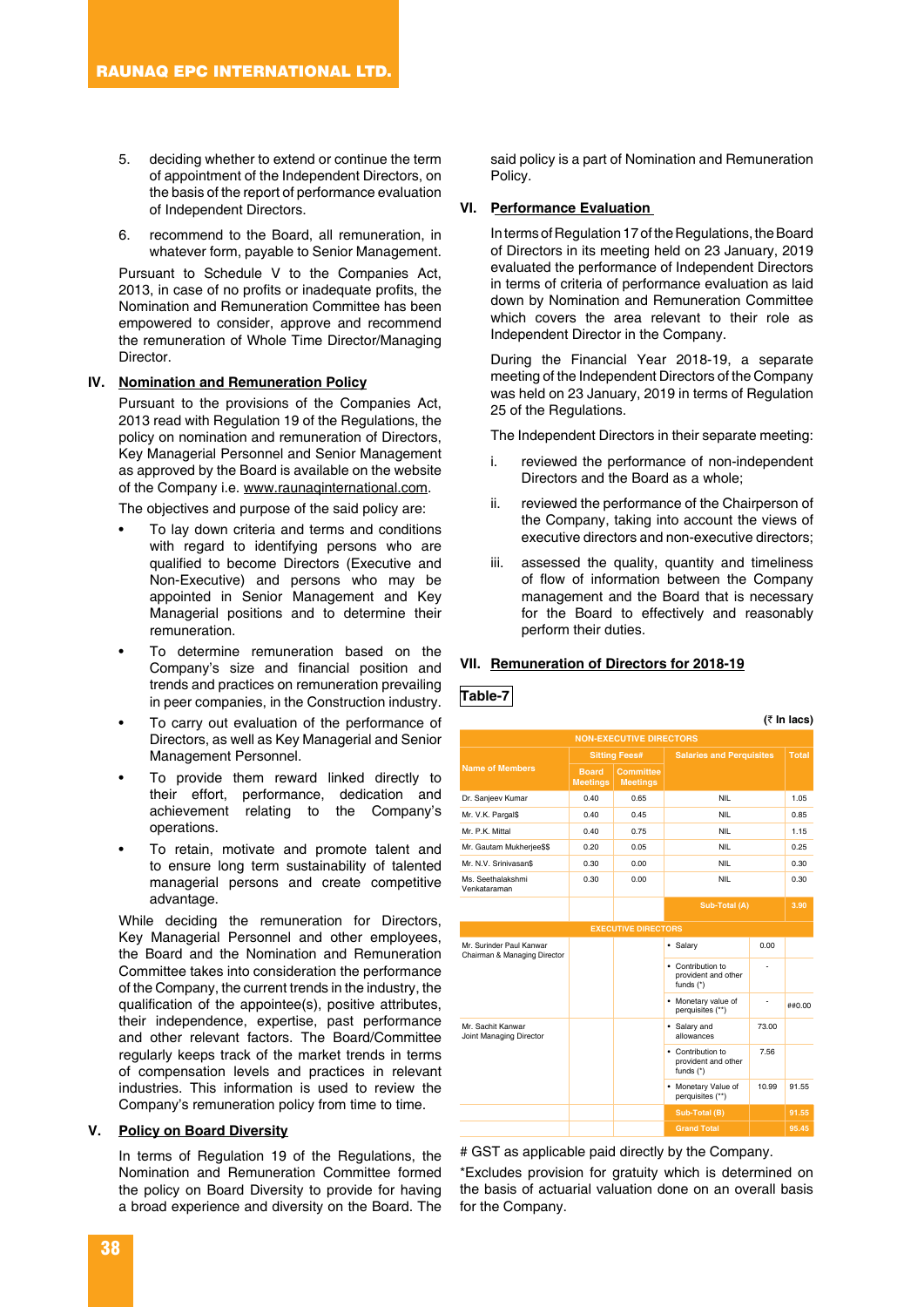\*\*Excludes provision for compensated absences which is made based on the actuarial valuation done on an overall basis for the Company.

\$ Resigned w.e.f. 19 April, 2019.

\$\$ Resigned w.e.f. 24 August, 2018.

## Token remuneration of  $\bar{\tau}$  1.00 per month.

There is no notice period or severance fee in respect of appointment of any of the above Managerial Personnel. Neither Mr. Surinder Paul Kanwar nor Mr. Sachit Kanwar is entitled for any performance linked incentives and the Company does not have any Stock Option Scheme.

The Company has paid remuneration to the Non-Executive Directors by way of sitting fees at the rate of  $\bar{\tau}$  10,000/-(Rupees Ten Thousand Only) for attending each meeting of the Board and Audit Committee and  $\bar{z}$  5,000/- (Rupees Five Thousand Only) for other Committees of the Board of Directors of the Company.

### **C. Stakeholders' Relationship Committee**

#### **I. Constitution and Composition**

In terms of the provisions of the Companies Act, 2013 and Regulation 20 of the Regulations, the "Stakeholders' Relationship Committee" constitutes of following 3 (Three) Directors as members. The Table-8<sup>|</sup> gives the composition of the Stakeholders' Relationship Committee and the attendance record of Members of the Stakeholders' Relationship Committee:

#### **Table-8**

| S.No. | <b>Name of Member</b>       | <b>Designation</b> | No. of<br>meetings<br>Held/<br><b>Attended</b> |
|-------|-----------------------------|--------------------|------------------------------------------------|
| 1.    | Mr. P.K. Mittal             | Chairman           | 1/1                                            |
| 2.    | Mr. Surinder Paul<br>Kanwar | Member             | 1/1                                            |
| 3.    | Mr. Sachit Kanwar           | Member             | 1/1                                            |

Mr. P.K. Mittal is Non-Executive Independent Director, Mr. Surinder Paul Kanwar is the Chairman & Managing Director and Mr. Sachit Kanwar is the Joint Managing Director of the Company.

The "Stakeholders' Relationship Committee" has been empowered to consider and resolve the grievances of shareholders of the Company including complaints related to transfer of shares, non-receipt of balance sheet, non-receipt of declared dividends and other miscellaneous grievances. The said Committee is also authorized to effect transfers/transmissions of Equity Shares/Debentures and other securities and also to issue Duplicate Share Certificates and other securities and matters related or incidental thereto.

#### **II. Stakeholder's Relationship Committee Meetings**

In terms of Regulation 20 of the Regulations, at least 1(One) meeting of the Stakeholders' Relationship Committee is held in each Financial Year.

During the Financial Year 2018-19, 1 (One) meeting of the Stakeholders' Relationship Committee was held. **Table-9** gives the details of the date and purpose of the meeting of Stakeholders' Relationship Committee:-

### **Table-9**

| S.No. | Date of<br><b>Meeting</b> | <b>Purpose</b>                                                                                                                                                                                                                                      |
|-------|---------------------------|-----------------------------------------------------------------------------------------------------------------------------------------------------------------------------------------------------------------------------------------------------|
| 1.    | 25 May, 2018              | Noting of status of requests<br>received from the Shareholders for<br>Dematerialisation, Rematerialisation,<br>non-receipt of annual report,<br>non-receipt of declared dividend,<br>Transfers and Transmissions of<br>Shares as on 31 March, 2018. |

The Chairman of the Stakeholders' Relationship Committee was present at the last Annual General Meeting and replied to the queries of the shareholders to their satisfaction.

#### **III. Sub-Committee**

In order to have speedy disposal of the Shareholders'/Investors' requests for transfers and transmissions, a Sub-Committee consisting of the following Directors/Officers of the Company is in place for effecting transfer/transmission/split/ consolidation of shares.

The Sub-Committee has also been empowered to approve the issue of Duplicate Share Certificates representing upto 500 Equity shares of the Company in lieu of those which are reported to be lost/misplaced by the shareholders upon the execution of the requisite Indemnity and other related documents.

- a. Mr. Surinder Paul Kanwar, Chairman and Managing Director
- b. Mr. Sachit Kanwar, Joint Managing Director
- c. Ms. Sukriti Manna, Company Secretary\*
- d. Mr. Sachin Kumar Mittal, Chief Financial Officer
- e. Mr. Sukhvir, Company Secretary\*\*

 \*Resigned w.e.f. 11 March, 2019. \*\* Appointed w.e.f. 22 May, 2019.

Any two of the above are authorised to consider and approve the transfer/transmission/split/consolidation of shares and to approve the issue of Duplicate Share Certificate(s) representing upto 500 Equity Shares of the Company. The Sub-Committee is attending to above said formalities at least once in a fortnight.

#### **IV. Status of Investor Complaints/Requests**

| No. of Complaints received during<br>financial year 2018-19                                        | NIL            |
|----------------------------------------------------------------------------------------------------|----------------|
| No. of Complaints resolved to the<br>satisfaction of stakeholders during<br>financial year 2018-19 | Not Applicable |

No. of pending requests for share transfers, transmissions, dematerialisations and rematerialisations as on 31 March, 2019.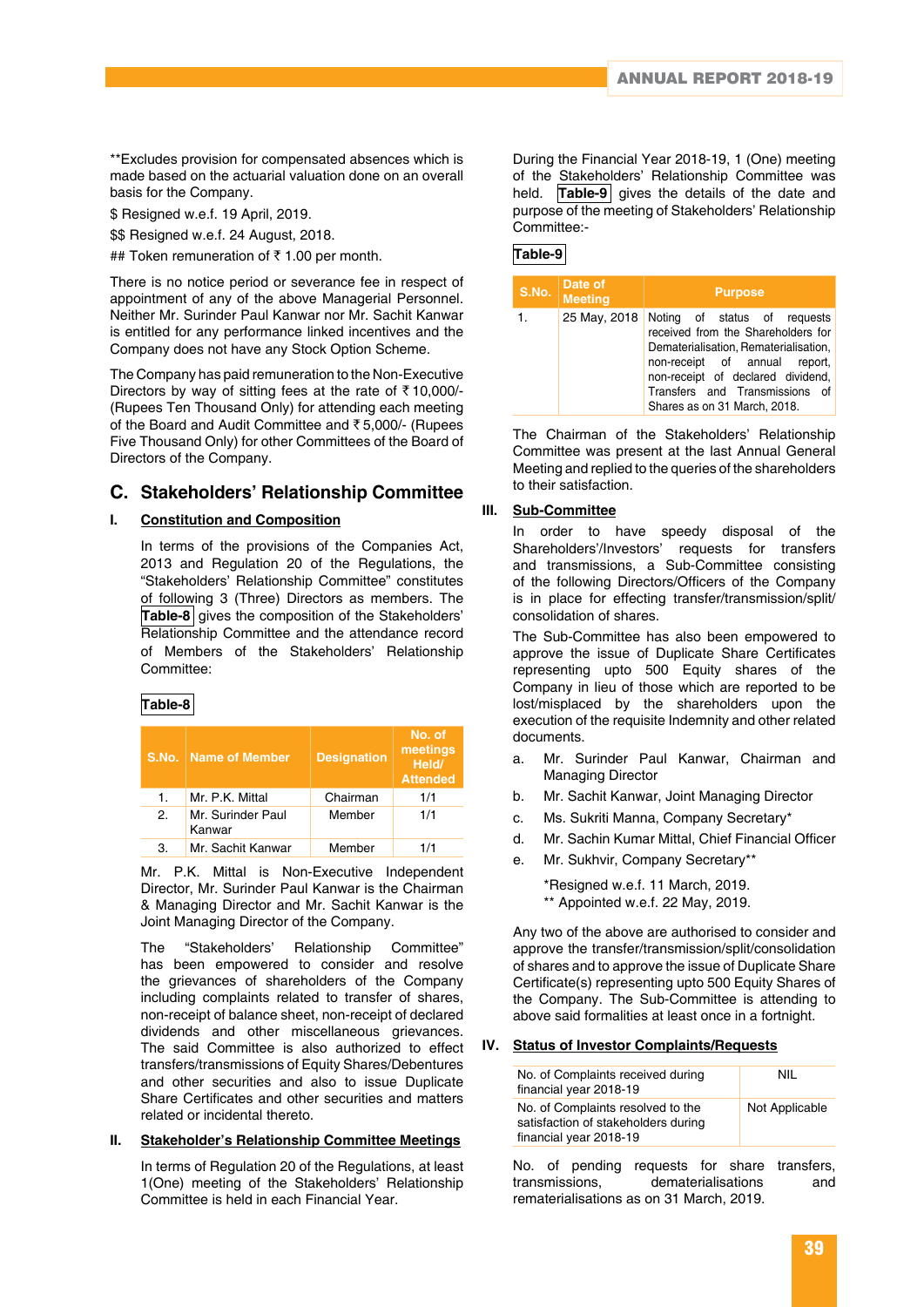| <b>Particulars</b>                           | No. of<br><b>Requests</b> | No. of<br><b>Securities</b> |
|----------------------------------------------|---------------------------|-----------------------------|
| <b>Transfers and Transmissions</b>           | NII                       | NIL                         |
| Dematerialisations and<br>Rematerialisations | NII                       | NIL                         |

In terms of Regulation 13 of the Regulations, the Company has filed the status of investor complaints at the end of each quarter with BSE Limited (BSE) through BSE Listing Centre duly signed by the Compliance Officer of the Company.

### **D. Corporate Social Responsibility Committee ("CSR Committee")**

#### **I. Constitution and Composition**

In terms of provisions of Section 135 of the Companies Act, 2013, the Corporate Social Responsibility Committee ("CSR Committee") constitutes of following 3 (Three) Directors as members to monitor the Corporate Social Responsibility Policy as approved by the Board, direct initiatives to be undertaken by the Company and recommend the amount of expenditure to be incurred on the activities referred to in the said policy.

A copy of the said policy is available on website of the Company i.e. www.raunaqinternational.com.

The **Table-10** gives the composition of the CSR Committee:

#### **Table-10**

| S.<br>No. | Name of<br><b>Member</b>    | <b>Designation</b> | No. of<br><b>Meeting Held/</b><br><b>Attended</b> |
|-----------|-----------------------------|--------------------|---------------------------------------------------|
| 1.        | Mr. Surinder Paul<br>Kanwar | Chairman           | 1/1                                               |
| 2.        | Mr. Sachit<br>Kanwar        | Member             | 1/1                                               |
| З.        | Mr. P.K. Mittal             | Member             | 1/1                                               |

Mr. Surinder Paul Kanwar is Chairman and Managing Director, Mr. Sachit Kanwar is Joint Managing Director and Mr. P.K. Mittal is Non-Executive Independent Directors of the Company.

#### **II. CSR Committee Meetings**

During the Financial Year 2018-19, 1 (One) meeting of CSR Committee was held. **Table-11** gives the details of the date and purpose of the meeting of CSR Committee:-

#### **Table-11**

| S. | Name of<br>No. Member | <b>Designation</b>                                                                                                                                                                                                                    |
|----|-----------------------|---------------------------------------------------------------------------------------------------------------------------------------------------------------------------------------------------------------------------------------|
| 1. | 25 May, 2018          | Consideration and approval of<br>spending on Corporate Social<br>Responsibility (CSR) activities<br>in terms of Section 135 of the<br>Companies Act, 2013 read with<br>the Companies (Corporate Social<br>Responsibility) Rules, 2014 |

### **E. Finance Committee**

The "Finance Committee" of the Board of Directors of the Company is in existence which has been empowered to take care of the financing and other day to day requirements of the Company. The said Committee is authorised to borrow monies, make loans, issue Shares etc. and matters related or incidental thereto.

The **Table-12** gives the composition of the Finance Committee.

| S.<br>No. | Name of<br><b>Member</b>    | <b>Designation</b> | No. of<br><b>Meeting Held/</b><br><b>Attended</b> |
|-----------|-----------------------------|--------------------|---------------------------------------------------|
| 1.        | Mr. P.K. Mittal             | Chairman           | 3/3                                               |
| 2.        | Mr. Surinder Paul<br>Kanwar | Member             | 3/1                                               |
| 3.        | Mr. Sachit<br>Kanwar        | Member             | 3/2                                               |
| 4.        | Dr. Sanjeev<br>Kumar        | Member             | 3/3                                               |

Mr. P.K. Mittal and Dr. Sanjeev Kumar are the Non-Executive Independent Directors, Mr. Surinder Paul Kanwar is Chairman & Managing Director and Mr. Sachit Kanwar is Joint Managing Director of the Company.

During the Financial Year 2018-19, 3 (Three) meetings of Finance Committee were held on 11 July, 2018, 03 December, 2018 and 19 March, 2019 respectively to discharge the functions delegated to the Committee.

### **F. Business Strategy Committee**

The Business Strategy Committee of the Board of Directors has been constituted to minutely review the operations of the Company. The said Committee is also authorized to form a long term strategy of the Company, review risk and opportunities, SWOT Analysis, advise the Board to take strategic decisions and matters related or incidental thereto.

The **Table-13** gives the composition of the Business Strategy Committee:

#### **Table-13**

| <b>S. No.</b> | <b>Name of Member</b>    | <b>Designation</b> |
|---------------|--------------------------|--------------------|
| 1.            | Dr. Sanjeev Kumar        | Chairman           |
| 2             | Mr. P.K. Mittal          | Member             |
| З.            | Mr. Surinder Paul Kanwar | Member             |
| 4.            | Mr. Sachit Kanwar        | Member             |

Dr. Sanjeev Kumar and Mr. P.K. Mittal are the Non-Executive Independent Directors, Mr. Surinder Paul Kanwar is Chairman & Managing Director and Mr. Sachit Kanwar is Joint Managing Director of the Company.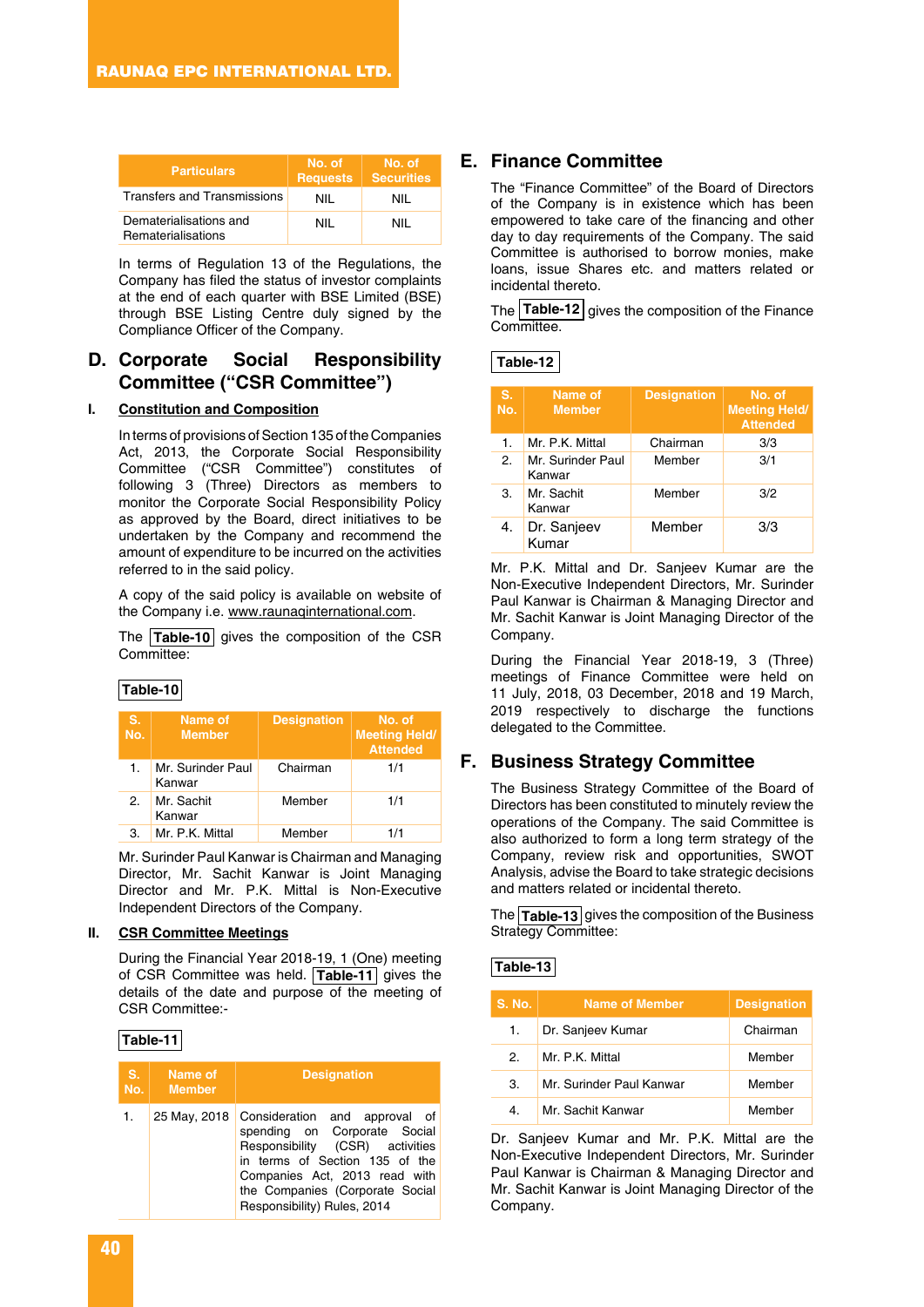*Each of these Committees of the Board have requisite expertise to handle the issues relevant to their field and spend considerable time and give focused attention to the various issues placed before it and guidance by these Committees lend immense values and enhances the decision making process of the Board. The Board reviews the functioning of these Committees from time to time. The Meetings of each of the Committee are convened by the respective Chairman, who also informs the Board about the summary of discussion held in the Committee Meetings. The Minutes of the Committee Meetings are sent to all the Directors individually and tabled at the respective Board/Committee Meeting.*

### **5. SUBSIDIARY COMPANIES**

Your Company has a 100% wholly owned subsidiary Xlerate Driveline India Limited (XDIL).

In terms of Regulation 16 of the Regulations, XDIL is "Material Unlisted Indian Subsidiary Company" of the Company in the preceding financial year 2017-18.

The Company has complied with the following requirements mandated in Regulation 24 of the Regulations:

- 1. Dr. Sanjeev Kumar and Mr. V.K. Pargal, Non-Executive Independent Directors of the Company are also the Non-Executive Independent Directors on the Board of Xlerate Driveline India Limited (XDIL) as on 31 March, 2019. Pursuant to resignation of Mr. V.K. Pargal w.e.f. 19 April, 2019, Mr. Rajiv Chandra Rastogi, Non-Executive Independent Director of XDIL has been appointed as Non-Executive Independent Director of the Company w.e.f. 22 April, 2019.
- 2. The Audit Committee periodically reviews the financial statements, in particular, the investments made by Xlerate Driveline India Limited (XDIL), if any.
- 3. The minutes of the Board Meetings of Xlerate Driveline India Limited (XDIL) are placed before the Board. The management periodically notifies to the Board of all significant transactions and arrangements entered into by Xlerate Driveline India Limited (XDIL).
- 4. The Company has formulated a policy on material subsidiary(ies) in accordance with the Regulation 16(1)(c) of the Regulations. The said policy has been posted on the website of the Company i.e. www.raunaqinternational.com under the link: http://www.raunaqinternational. com/pdf/policy\_on\_material\_subsidiaryies.pdf.

"Significant Transaction or Arrangement" shall mean any individual transaction or arrangement that exceeds or is likely to exceed 10% of the total revenues or total expenses or total assets or total liabilities, as the case may be, of the material unlisted subsidiary for the immediately preceding accounting year.

### **6. COMPLIANCE OFFICER**

Pursuant to resignation of Ms. Chanchal Gupta w.e.f. 24 April, 2018, Ms. Sukriti Manna had been appointed as the Company Secretary and Compliance Officer of the Company w.e.f. 25 May, 2018.

Further, Ms. Sukriti Manna has resigned from the post of Company Secretary and Compliance Officer of the Company w.e.f. 11 March, 2019 and Mr. Sukhvir has been appointed as the Company Secretary and Compliance Officer of the Company w.e.f. 22 May, 2019.

### **7. DIRECTORS**

#### **Appointment/Re-appointment of Non-Executive Directors**

During the financial year 2018-19, the members of the Company, at their Annual General Meeting held on 02 August, 2018 approved:

• Re-appointment of Mr. N.V. Srinivasan as Non-Executive Director, liable to retire by rotation in terms of Section 152 of the Companies Act, 2013.

The Board of Directors of the Company vide its resolution passed through circulation on 22 April, 2019 approved:

- Appointment of Mr. Rajiv Chandra Rastogi as an Additional Director in the capacity of Independent Director till the conclusion of ensuing Annual General Meeting (AGM) of the Company.
- Continuation of Ms. Seethalakshmi Venkataraman as a Non-Executive Independent Director of the Company w.e.f. 01 April, 2019 till the end of her current tenure upto the conclusion of the 55<sup>th</sup> Annual General Meeting (AGM) of the Company in the Calendar Year 2020 in terms of the provisions of Section 149 of the Companies Act, 2013, subject to the approval of the Shareholders at the ensuing Annual General Meeting in terms of Regulation 17 of the Regulations as amended, the age of the said Director being more than seventy five years as on 01 April, 2019.

Therefore, in terms of Section 149 of the Companies Act, 2013, it has been proposed to:

- appoint Mr. Rajiv Chandra Rastogi as Non-Executive Independent Director for a period of 5 (Five) Years upto the conclusion of the 59<sup>th</sup> Annual General Meeting (AGM) of the Company in the Calendar year 2024 at the ensuing AGM of the Company.
- continue Ms. Seethalakshmi Venkataraman as a Non-Executive Independent Director of the Company w.e.f. 01 April, 2019 till the end of her current tenure upto the conclusion of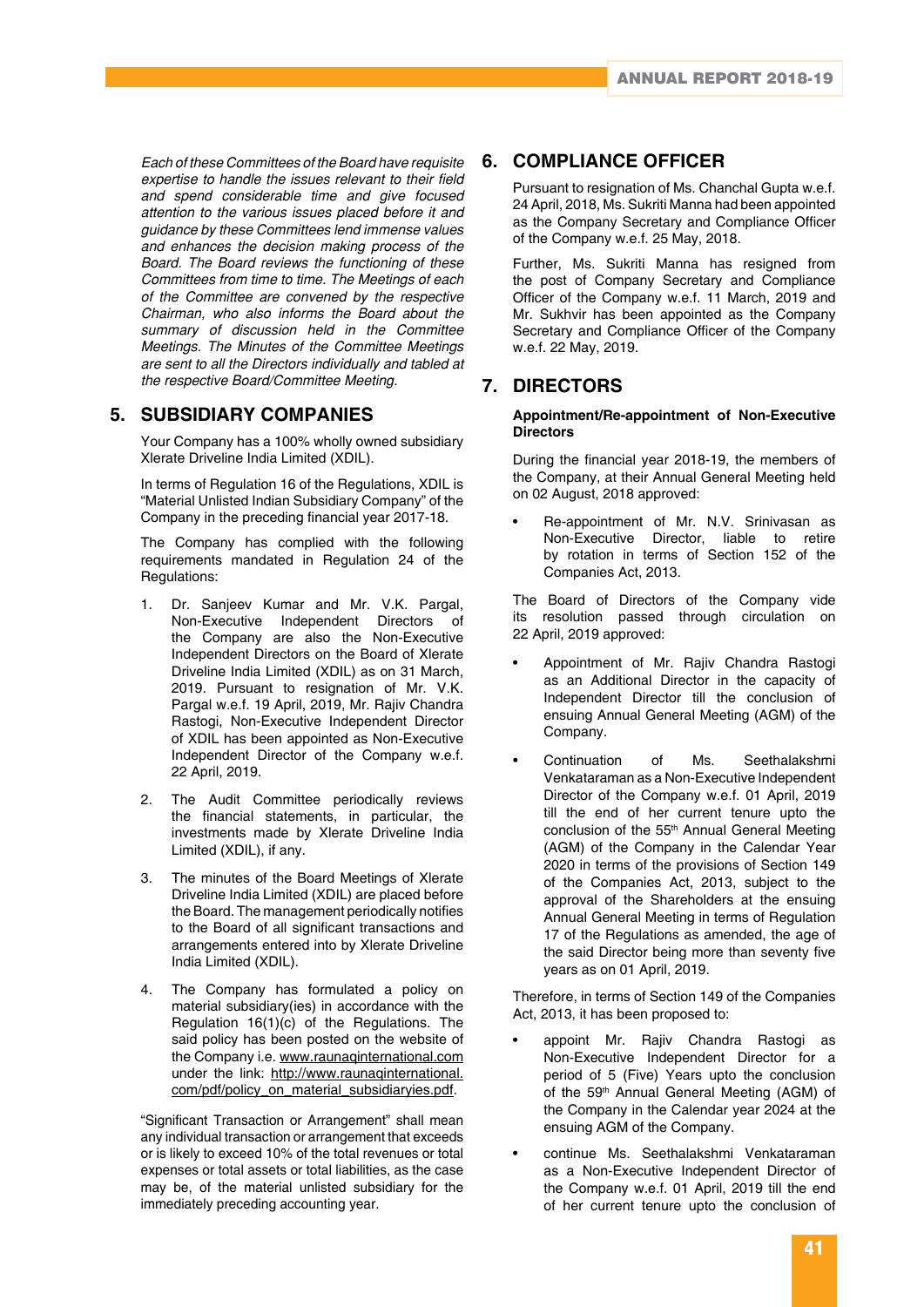the 55th Annual General Meeting (AGM) of the Company in the Calendar Year 2020 in terms of Regulation 17 of the Regulations as amended, the age of the said Director being more than seventy five years as on 01 April, 2019.

As required under Regulation 36 of the Regulations, the information or details pertaining to the Director seeking appointment in the ensuing Annual General Meeting are furnished below.

The **Table-14** gives the information pertaining to the Non-Executive Independent Director who is to be appointed in terms of the provisions of Section 149 of the Companies Act, 2013.

#### **Table-14**

| S.No. | <b>Particulars</b> |                                                                                                                                                                                                                                                                                                                                                                                                                                         |                                                                              |  |
|-------|--------------------|-----------------------------------------------------------------------------------------------------------------------------------------------------------------------------------------------------------------------------------------------------------------------------------------------------------------------------------------------------------------------------------------------------------------------------------------|------------------------------------------------------------------------------|--|
| 1.    | Companies:         | Mr. Rajiv Chandra Rastogi, Director<br>Brief Resume: Mr. Rajiv Chandra Rastogi, aged 67 Years<br>is a Commerce graduate from University of Delhi and<br>has a wide exposure of different aspects of Industry. He<br>is the member of Audit Committee and Nomination and<br>Remuneration Committee of Raunaq EPC International<br>Limited and is a Director and Chairman/Member of<br>the Committees of the Board of the following other |                                                                              |  |
|       |                    | S. No. Name of the<br><b>Company in which</b><br>interested                                                                                                                                                                                                                                                                                                                                                                             | <b>Committee</b><br>Chairmanship/<br><b>Membership</b>                       |  |
|       | 1.                 | Xlerate Driveline India<br>Limited                                                                                                                                                                                                                                                                                                                                                                                                      | Audit Committee -<br>Member<br>Nomination and<br>Remuneration<br>Committee – |  |

As on 22 April, 2019, he does not hold any Share in the Company.

**Member** 

#### 2. **Ms. Seethalakshmi Venkataraman, Director**

Brief Resume: Ms. Seethalakshmi Venkataraman, aged 76 Years is a Non-Executive Independent Director of the Company since 28 March, 2015. She has done Masters in Economics from the University of Delhi. She was a research associate with All India Management Association and Faculty Research Associate in Indian Institute of Management, Ahmedabad. She has also researched on the Introduction of Management Education in India (a Ford Foundation Project). She has also worked as Senior Manager (HRD) with NTPC Limited for over 20 years and also worked on Non Profit Management Modules for a Project for Getty Foundation, USA. She was a Member Secretary with the Sanskrit Foundation, New Delhi.

She does not hold Membership/Chairmanship of any Committee of Raunaq EPC International Limited and is not a Director and Chairman/Member of the Committees of the Board of any other Company.

As on 31 March, 2019, she does not hold any Share in the Company.

### **8. GENERAL BODY MEETINGS**

The last three Annual General Meetings of the Company were held as detailed below:

#### **Annual General Meetings**

#### **Table-15**

| <b>Financial</b><br>Year | <b>Venue</b>                                                                                                                                                                            | Date &<br><b>Time</b>    | <b>Special Resolution</b><br><b>Passed</b>                                                                                                                                                                                                                                                                                                               |
|--------------------------|-----------------------------------------------------------------------------------------------------------------------------------------------------------------------------------------|--------------------------|----------------------------------------------------------------------------------------------------------------------------------------------------------------------------------------------------------------------------------------------------------------------------------------------------------------------------------------------------------|
| 2017-18                  | Faridabad<br>Industries<br>Association,<br>FIA House,<br>Bata Chowk.<br>Faridabad -<br>121001<br>(Haryana)                                                                              | 02.08.2018<br>11:30 A.M. | No                                                                                                                                                                                                                                                                                                                                                       |
| 2016-17                  | <b>ARK Hall Hotel</b><br>Saffron Kiran.<br>12/6, NH-2,<br>Further to Sarai<br>Metro Station.<br>Near to Badarpur<br>Toll Plaza, Sarai<br>Khwaja,<br>Faridabad -<br>121003.<br>(Haryana) | 08.08.2017<br>03:00 P.M. | No                                                                                                                                                                                                                                                                                                                                                       |
| 2015-16                  | Huda<br>Convention<br>Centre,<br>Sector-12<br>Faridabad-<br>121007<br>(Haryana)                                                                                                         | 03.08.2016<br>11.30 A.M. | Yes<br>Re-Appointment<br>οf<br>Sachit<br>Kanwar<br>Mr.<br>Managing<br>Joint<br>as<br>Director<br>Ωf<br>the<br>for<br>Company<br>a<br>further period of<br>5<br>(Five) years w.e.f 01<br>June, 2016 on the<br>terms and conditions<br>including remunera-<br>tion payable to him for<br>a period of 3 (Three)<br>years with effect from<br>01 June, 2016. |

#### **Extra-ordinary General Meetings**

No Extraordinary General Meeting of the Company was held during the Financial Year ended 31 March, 2019.

#### **Postal Ballot**

There are no special resolutions passed during 2018-19 through postal ballot and no special resolution is proposed to be conducted through postal ballot.

### **9. MEANS OF COMMUNICATION**

The Quarterly, Half Yearly and Annual Financial Results during the year were published by the Company as under:

#### **Table-16**

| <b>Financial Results</b>                          | Name(s) 0f<br><b>Newspapers</b>                 | Date(s) of<br><b>Publication</b> |
|---------------------------------------------------|-------------------------------------------------|----------------------------------|
| Quarter/Year ended<br>31 March, 2018              | Financial Express*<br>Jansatta (Hindi)**        | 26 May, 2018                     |
| Quarter ended<br>30 June, 2018                    | <b>Financial Express*</b><br>Jansatta (Hindi)** | 03 August,<br>2018               |
| Quarter/Half Year<br>ended 30 September,<br>2018  | <b>Financial Express*</b><br>Jansatta (Hindi)** | 01 November,<br>2018             |
| Quarter/Nine Months<br>ended 31 December,<br>2018 | <b>Financial Express*</b><br>Jansatta (Hindi)** | 24 January,<br>2019              |

\* Financial Express-Mumbai & Delhi Edition

\*\*Jansatta (Hindi)-Delhi Edition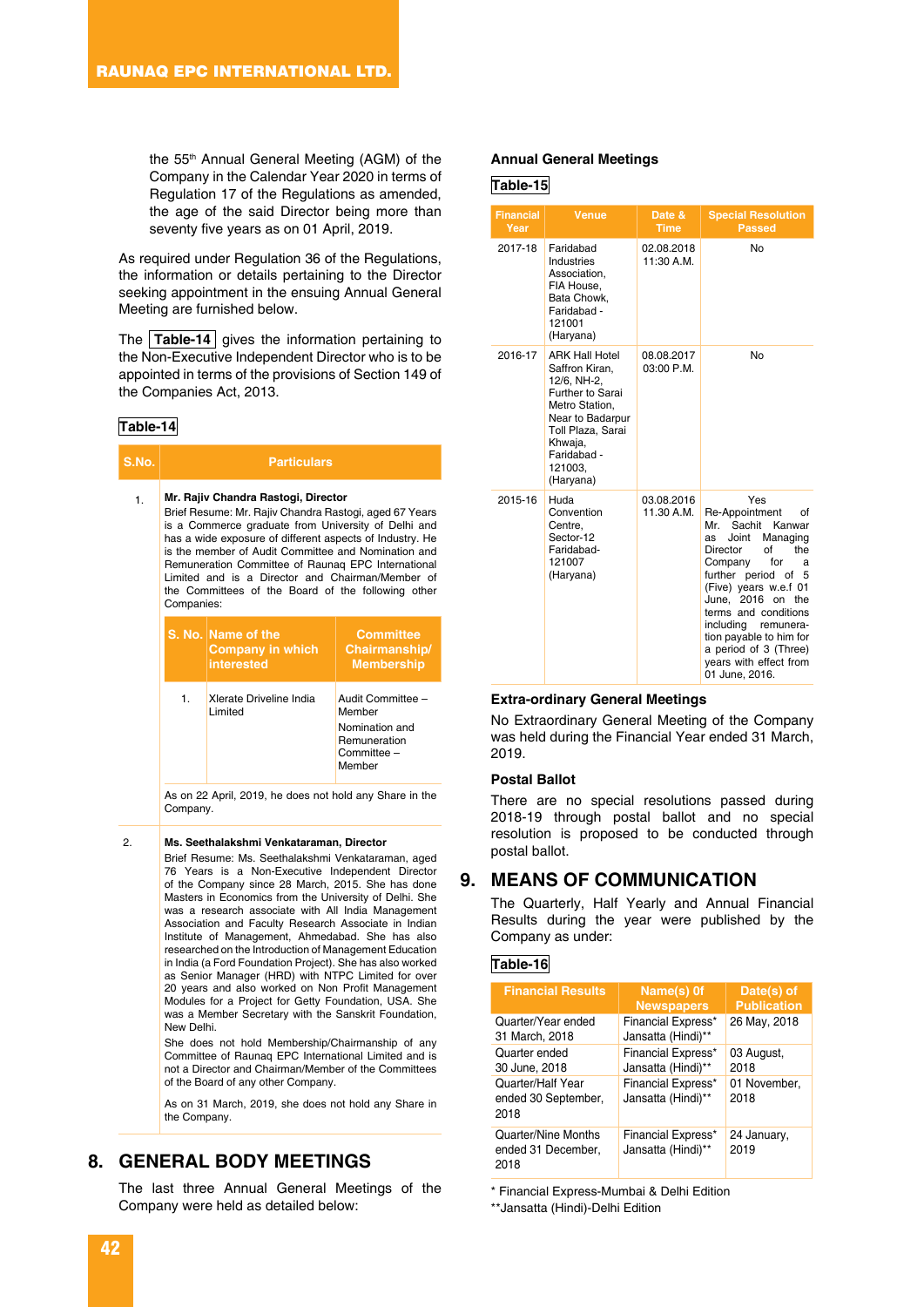In addition to the above, the quarterly/half yearly and the annual financial results and official releases, if any, are also displayed under the "Investors" section on the Company's official website i.e. www.raunaqinternational.com for the information of all the shareholders.

Also, the Quarterly Results, Corporate Governance Report and Shareholding Pattern of the Company as mandated under Regulation 33, Regulation 27 and Regulation 31 of the Regulations respectively are filed with BSE Limited (BSE) through BSE Listing Centre.

Further, any interviews given by Company Executives/Management during the year are also displayed on the Company's official website i.e. www.raunaqinternational.com.

#### **Green Initiative**

In support of the "Green Initiative" undertaken by the Ministry of Corporate Affairs (MCA), the Company had sent soft copies of Annual Reports for the year 2017-18 to all those shareholders whose e-mail addresses were made available to the depositories or the Registrar and Transfer Agents (RTA). Physical copies were sent to only those shareholders whose e-mail addresses were not available and for the bounced e-mail cases.

Besides the above, no other presentations were made to any institutional investor or to the analysts.

### **10. GENERAL SHAREHOLDERS' INFORMATION**

### **A. Company Registration Details:**

The Company is registered under the Registrar of Companies, NCT of Delhi and Haryana.

The Corporate Identification Number (CIN) allotted to the Company by the Ministry of Corporate Affairs (MCA) is L51909HR1965PLC034315.

### **B. Annual General Meeting Details:**

The forthcoming AGM of the Company shall be held at 11.30 A.M. on Monday, the 05 August, 2019 at Faridabad Industries Association, FIA House, Bata Chowk, Faridabad - 121001 (Haryana).

### **C. Financial Year:**

Financial year of the Company commences on 01 April and ends on 31 March. The four Quarters of the Company end on 30 June; 30 September; 31 December and 31 March respectively.

### **D. Listing on Stock Exchange and Stock Code:**

The Shares of the Company are listed on the following Stock Exchange:

BSE Limited [BSE] [Stock Code 537840]

The Annual Listing Fees for the year 2019-20 shall be paid to the BSE Limited.

### **E. Market Price Data:**

High and Low prices during each month of Financial Year 2018-19 on BSE Limited are as under:

The Closing Price represents the price on the last trading day of each month of Financial Year 2018-19.

### **Table-17**

| <b>Month</b> | High $(\bar{z})$ | Low $(\bar{z})$ | Closing $(\bar{z})$ |
|--------------|------------------|-----------------|---------------------|
| April        | 153.60           | 120.00          | 146.00              |
| May          | 149.95           | 121.05          | 122.70              |
| June         | 129.90           | 98.00           | 105.10              |
| July         | 125.00           | 97.70           | 115.15              |
| August       | 119.90           | 90.00           | 108.00              |
| September    | 119.90           | 72.40           | 73.30               |
| October      | 85.75            | 64.80           | 80.00               |
| November     | 96.00            | 70.00           | 70.10               |
| December     | 83.60            | 67.00           | 82.70               |
| January      | 97.00            | 68.10           | 68.70               |
| February     | 74.00            | 60.00           | 60.00               |
| March        | 70.55            | 62.00           | 69.55               |

The graphical presentation of movement of closing prices of the Company on BSE during the year is as under:

#### **RAUNAQ EPC INTERNATIONAL LIMITED PRICES VERSUS SENSITIVITY AT BSE**



### **F. Registrar and Transfer Agent:**

Link Intime India Private Limited is the Registrar and Transfer agent for handling both the share registry work relating to shares held in physical and electronic form at single point. The Share Transfers were duly registered and returned in the normal course within stipulated period, if the documents were clear in all respects.

The Shareholders are therefore advised to send all their correspondences directly to the Registrar and Transfer Agent of the Company at the below mentioned address:

Link Intime India Private Limited Noble Heights, 1st Floor, Plot No. NH-2, C1 Block LSC, Near Savitri Market, Janakpuri, New Delhi-110058 Ph: 011-41410592-94 Fax: 011-41410591 E-mail: delhi@linkintime.co.in

However, for the convenience of Shareholders, correspondences relating to Shares received by the Company are forwarded to the Registrar and Transfer Agent for action thereon.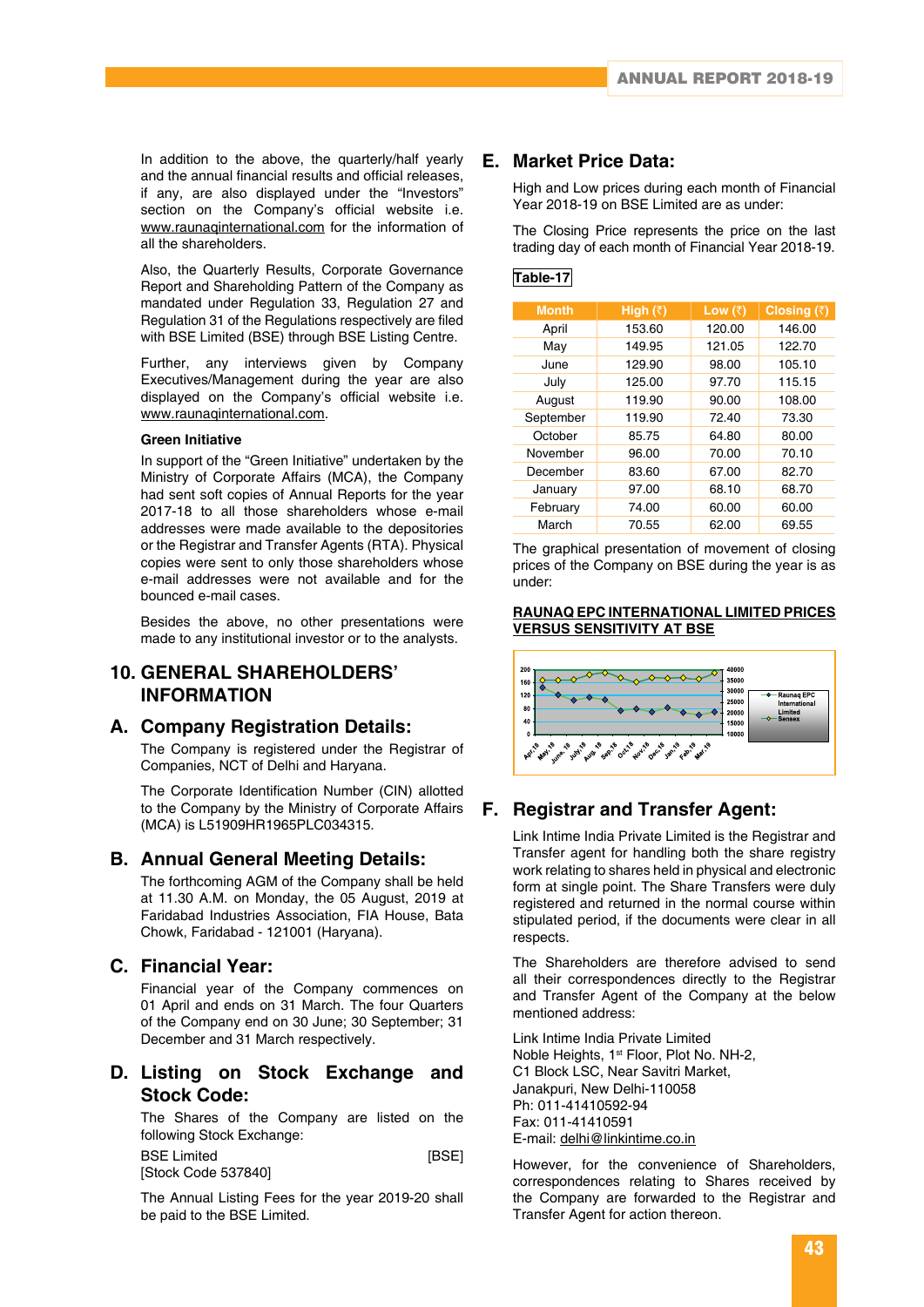In terms of Regulation 7 of the Regulations, the Company has filed a compliance certificate with BSE Limited (BSE) through BSE Listing Centre duly signed by Compliance Officer of the Company and the authorized representative of Registrar & Transfer Agent of the Company of the Company certifying that all activities in relation to both physical and electronic share transfer facility are maintained by the Registrar & Transfer Agent of the Company.

#### **G. Share Transfer System:**

The Shares are accepted for registration of transfer at the Registered Office of the Company in addition to the office of Registrar and Transfer Agent (RTA), Link Intime India Private Limited. Link Intime India Private Limited is fully equipped to undertake the activities of Share Transfers and redressal of Shareholders grievances.

In order to have speedy disposal of the Shareholders'/ Investors' requests for transfers and transmissions, a Sub-Committee consisting of the following Directors/ Officers of the Company is in place for effecting transfer/transmission/split/consolidation of shares.

- a. Mr. Surinder Paul Kanwar, Chairman and Managing Director
- b. Mr. Sachit Kanwar, Joint Managing Director
- c. Ms. Sukriti Manna, Company Secretary\*
- d. Mr. Sachin Kumar Mittal, Chief Financial Officer
- e. Mr. Sukhvir, Company Secretary\*\*

\*Resigned w.e.f. 11 March, 2019. \*\* Appointed w.e.f. 22 May, 2019.

Any two of the above are authorised to consider and approve the transfer/transmission/split/consolidation of shares. The Sub-Committee is attending to above said formalities at least once in a fortnight.

After approval of the Sub-Committee, the Share Transfers are affected by the Registrar and Transfer Agent of the Company.

As per the requirements of Regulation 40(9) of the Regulations, the Company has obtained the Half Yearly Compliance Certificate from a Company Secretary in Practice for due compliance of Share Transfer formalities and same has been filed with BSE Limited (BSE) through BSE Listing Centre.

### **H. Shareholding pattern of the Company as per category of shareholders as on 31 March, 2019**



Non Promoters Holdings are Negligible

### **Table-18**

|    |                          |         | Category                                                                                                                          | No. of<br><b>Shares</b><br><b>Held</b> | %age of<br><b>Share</b><br>holding |
|----|--------------------------|---------|-----------------------------------------------------------------------------------------------------------------------------------|----------------------------------------|------------------------------------|
| А. |                          |         | Promoters' holding                                                                                                                |                                        |                                    |
|    | 1.                       |         | Promoters                                                                                                                         |                                        |                                    |
|    |                          |         | Indian Promoters                                                                                                                  | 1747955                                | 52.28                              |
|    | $\overline{\phantom{a}}$ |         | <b>Foreign Promoters</b>                                                                                                          |                                        |                                    |
|    | 2.                       | Concert | Persons acting in                                                                                                                 |                                        |                                    |
| В. |                          |         | Non-Promoters' Holding                                                                                                            |                                        |                                    |
|    | 3.                       |         | Institutional Investors                                                                                                           |                                        |                                    |
|    |                          | a.      | <b>Funds</b><br>Unit<br>Mutual<br>and<br>Trust of India                                                                           |                                        |                                    |
|    |                          | b.      | Financial<br>Banks,<br>Institutions,<br>Insurance<br>Companies<br>(Central/State<br>Govt. Institutions/Non-Govt.<br>Institutions) | 217                                    | 0.01                               |
|    |                          | c.      | Foreign Institutional Investor                                                                                                    |                                        |                                    |
|    | 4.                       | Others  |                                                                                                                                   |                                        |                                    |
|    |                          | a.      | <b>Private Corporate Bodies</b>                                                                                                   | 319908                                 | 9.57                               |
|    |                          | b.      | <b>Indian Public</b>                                                                                                              | 1211813                                | 36.25                              |
|    |                          | C.      | Indians/<br>Non<br>Resident<br>Overseas                                                                                           | 15759                                  | 0.47                               |
|    |                          | d.      | NBFCs registered with RBI                                                                                                         | 2227                                   | 0.06                               |
|    |                          | е.      | Any Other                                                                                                                         | 45364                                  | 1.36                               |
|    |                          |         | <b>Total</b>                                                                                                                      | 3343243                                | 100.00                             |

### **I. Distribution of Shareholding as on 31 March, 2019:**

### **Table-19**

| No. of<br><b>Equity</b><br>shares held | Number of<br><b>Shareholders</b> | <b>Number of</b><br><b>Shares</b> | $%$ age<br>to total<br>shares |
|----------------------------------------|----------------------------------|-----------------------------------|-------------------------------|
| Up to $500$                            | 2183                             | 157871                            | 4.73                          |
| 501 to 1000                            | 161                              | 123435                            | 3.69                          |
| 1001 to 2000                           | 68                               | 100228                            | 3.00                          |
| 2001 to 3000                           | 19                               | 50487                             | 1.51                          |
| 3001 to 4000                           | 4                                | 14325                             | 0.42                          |
| 4001 to 5000                           | 16                               | 71593                             | 2.14                          |
| 5001 to<br>10000                       | 17                               | 112674                            | 3.37                          |
| 10001 and<br>above                     | 27                               | 2712630                           | 81.14                         |
| <b>Total</b>                           | 2495                             | 3343243                           | 100.00                        |

#### **J. Share Dematerialisation System:**

The requests for dematerialisation of shares are processed by Registrar & Transfer Agent (RTA) expeditiously and the confirmation in respect of dematerialisation is entered by RTA in the depository system of the respective depositories by way of electronic entries for dematerialisation of shares generally on weekly basis. In case of rejections, the documents are returned under objection to the Depository Participant with a copy to the shareholder and electronic entry for rejection is made by RTA in the Depository System.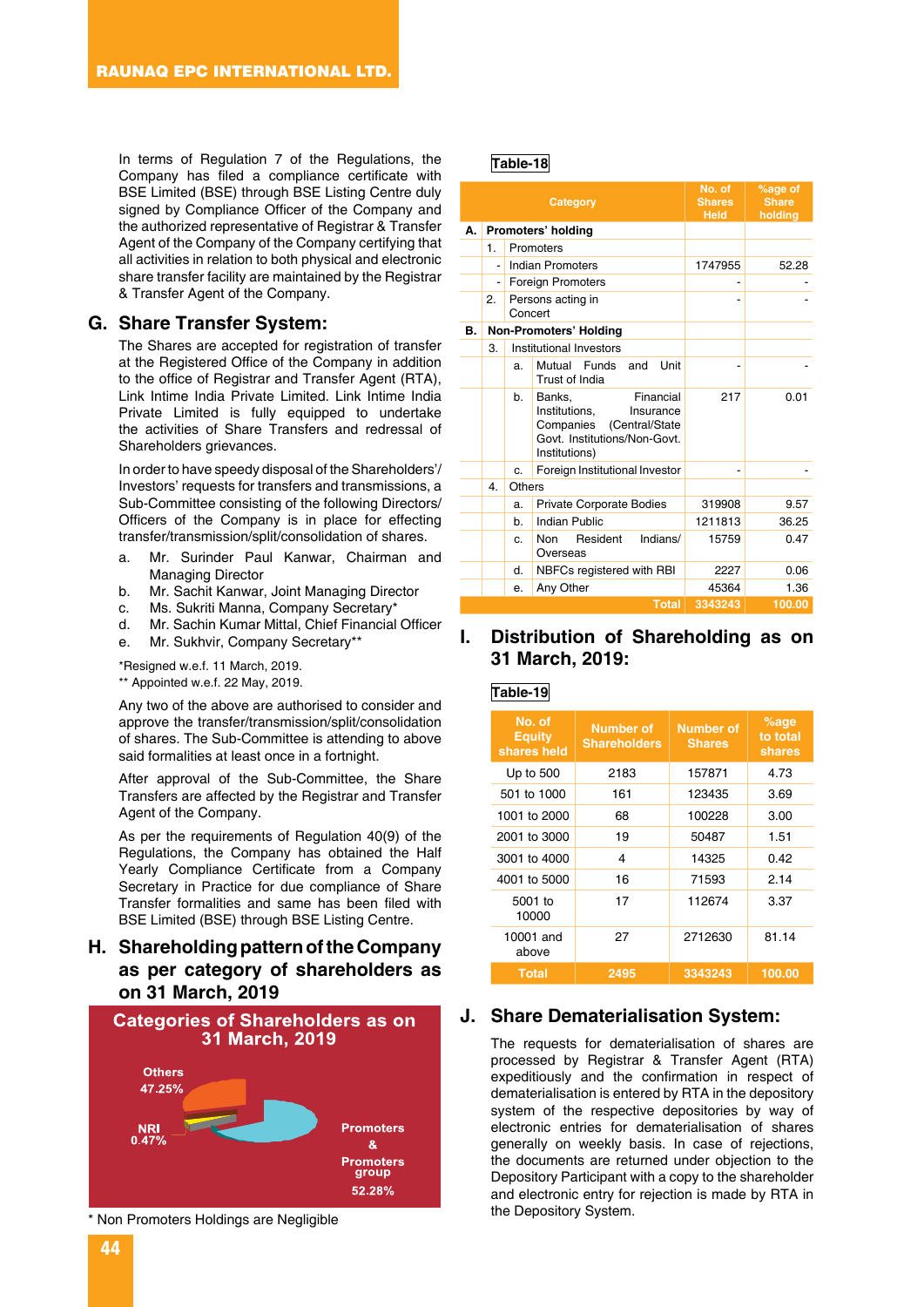### **K. Dematerialization of Shares and Liquidity:**

The Company's Equity Shares are compulsory traded on BSE Limited in the dematerialized mode and are available for trading under both the Depository Systems in India i.e. National Securities Depository Limited and Central Depository Services (India) Limited.



As on 31 March, 2019 a total of 30,89,079 equity shares of the Company of  $\bar{\tau}$  10/- each, which form 92.39% of the paid up Equity Share Capital, stand dematerialized.

#### **Table-20**

| <b>PARTICULARS</b>              |       |                  |                          |        |      |  |
|---------------------------------|-------|------------------|--------------------------|--------|------|--|
| <b>DEMAT</b><br><b>PHYSICAL</b> |       |                  |                          |        |      |  |
| <b>CDSL</b><br><b>NSDL</b>      |       |                  |                          |        |      |  |
| No. of<br>shares                | $\%$  | No. of<br>shares | No. of<br>$\%$<br>shares |        | $\%$ |  |
| 2706041                         | 80.94 | 383038           | 11.46                    | 254164 | 7.60 |  |

Outstanding ADRs/GDRs/Warrants or any convertible instruments, conversion date and likely impact on equity: Not Applicable

### **L. Unclaimed Shares in Physical Mode:**

As per Part F of Schedule V of the Regulations, there are no unclaimed shares in the Company.

In terms of Section 124(6) of the Companies Act, 2013 read with the Investor Education & Protection Fund (IEPF) Authority (Accounting, Audit, Transfer and Refund) Rules, 2016 ("the Rules") and the Investor Education & Protection Fund (IEPF) Authority (Accounting, Audit, Transfer and Refund) Amendment Rules, 2017 ("the Amended Rules"), the Company is required to transfer the equity shares in respect of which dividends have remained unclaimed for a period of seven consecutive years to the IEPF Account established by the Central Government and a statement containing such details are required to be filed with the Ministry of Corporate Affairs (MCA).

In terms of above, pursuant to the transfer of the unclaimed dividend for the year 2010-11 to the IEPF on 23 August, 2018 i.e. upon completion of seven years from transfer of dividend into unclaimed

dividend account, 2,382 (Two Thousand Three Hundred Eighty Two) Equity shares relating to such dividend on which the dividend has not been claimed for the consecutive seven years since 2010-11 have been transferred into demat account of IEPF Authority.

Pursuant to the transfer of aforesaid Equity Shares, 43,941 (Forty Three Thousand Nine Hundred Forty One) Equity Shares of the Company in aggregate are being held in demat account of IEPF Authority. No such Shareholder whose Equity Shares are held in the demat account of IEPF Authority has approached the Company or IEPF Authority to claim their respective Shares during the Financial Year 2018-19.

Further, upon transfer of the unclaimed dividend for the year 2011-12 to the Investor Education and Protection Fund (IEPF) on 23 August, 2019 i.e. upon completion of seven years from the transfer of dividend into unclaimed dividend account, the equity shares relating to such dividend on which the dividend has not been claimed for the consecutive seven years since 2011-12 (net of the shares already transferred) shall also be transferred into IEPF.

In terms of the Rule 6(3) of Investor Education and Protection Fund Authority (Accounting, Audit, Transfer and Refund) Rules, 2016, the necessary communications have been made to the respective shareholders whose shares are required to be transferred to the IEPF during the Financial Year 2019-20 so as to enable them to claim their shares and the dividend attached to such shares before such dividend and shares are transferred to IEPF and further, the necessary information in this regard is available on the website of the Company i.e. www.raunaqinternational.com for the convenience of the shareholders.

The Equity shares once transferred into IEPF can only be claimed by the concerned shareholder from IEPF Authority after complying with the procedure prescribed under the Rules and the amended Rules.

### **M. Corporate Benefits**

**Dividend History:**

#### **Dividend on Equity Shares**

**Table-21**

| <b>Financial Year</b> | Rate $(\%)$ | <b>Amount</b><br>$(3 \nvert \cdot \nvert$ Lacs) |
|-----------------------|-------------|-------------------------------------------------|
| 2018-19               | <b>NIL</b>  | <b>NIL</b>                                      |
| 2017-18               | <b>NIL</b>  | <b>NIL</b>                                      |
| 2016-17               | NIL.        | <b>NIL</b>                                      |
| 2015-16               | 12          | 40.12                                           |
| 2014-15               | 10          | 33.43                                           |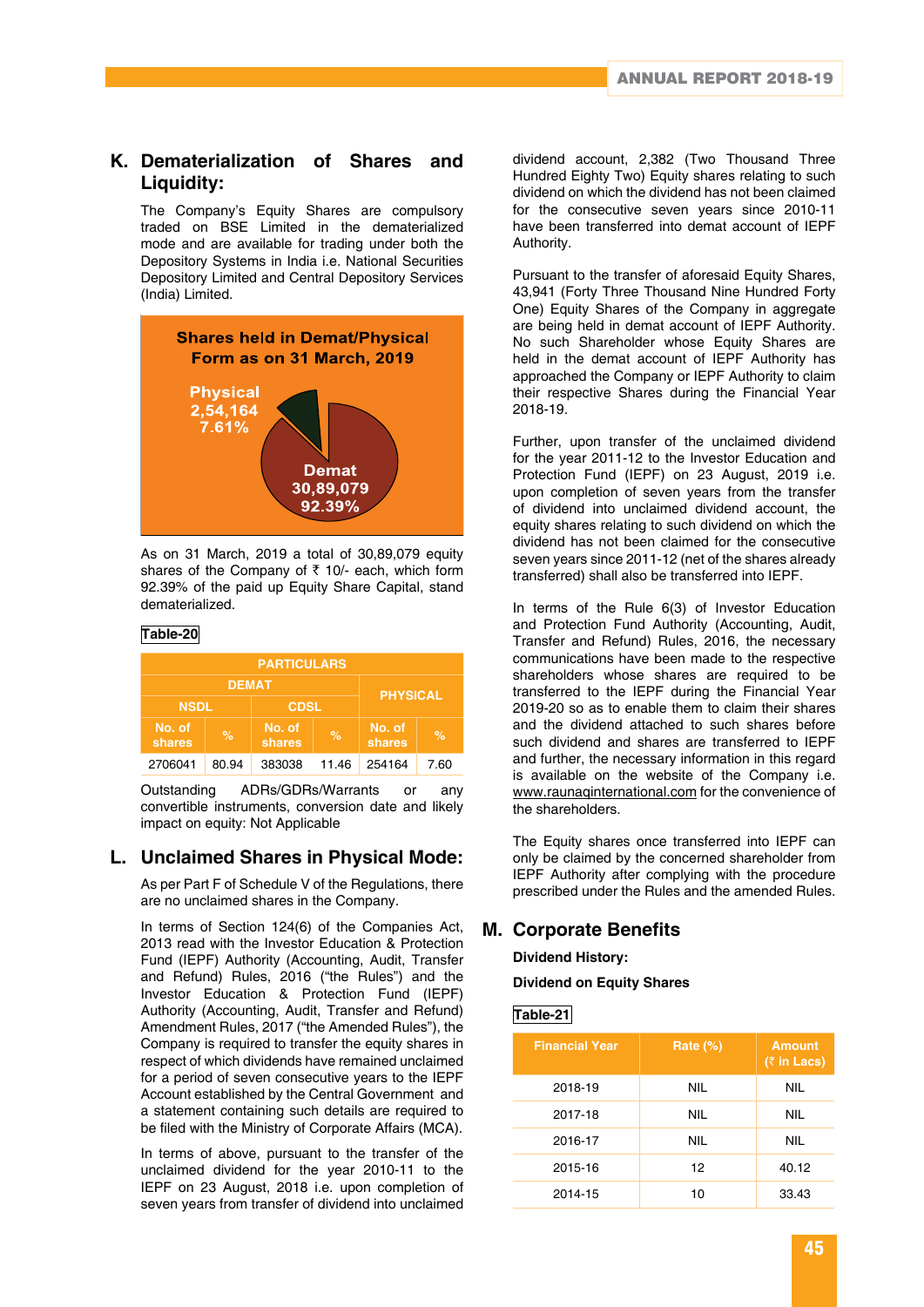### **N. Office locations:**

The Company's Registered Office is located at 20 K.M. Mathura Road, P.O. Amar Nagar, Faridabad-121003, Haryana.

### **O. Addresses for Correspondence:**

For Share transfer/demat/remat of shares or any other query relating to shares:

Link Intime India Private Limited, Noble Heights, 1<sup>st</sup> Floor, Plot No. NH-2, C-1 Block LSC, Near Savitri Market, Janakpuri, New Delhi - 110058, Phone No. 011-41410592-94, Email: delhi@linkintime.co.in.

#### **For Investor Assistance:**

Mr. Sukhvir, Company Secretary & Compliance Officer, Raunaq EPC International Limited, 20 K.M. Mathura Road, P.O. Amar Nagar, Faridabad – 121003, Phone:0129-4288888 Fax No. 0129-4288822-23 Email: secretarial@raunaqintl.com.

### **11. OTHER DISCLOSURES**

### **A. Related Party Transactions:**

During the year 2018-19, there were no material individual transactions with related parties which are not in the normal course of business or are not on arm's length basis in terms of Regulation 23 of the Regulations. The statements in summary form of transactions with Related Parties in the ordinary course of business are placed periodically before the Audit Committee for its consideration and approval. All disclosures related to financial and commercial transactions where Directors are interested are provided to the Board and the interested Directors neither participated in the discussion nor did they vote on such matters. The details of the Related Party Transactions during the year are given in the Notes forming part of financial statements.

Further, the Company has formulated a policy on materiality of Related Party Transactions in accordance with the Regulation 23 of the Regulations and the same is available on the website of the Company i.e. www.raunaqinternational.com under the link http://www.raunaqinternational.com/pdf/ related\_party\_transactions\_policy.pdf.

### **B. Disclosure of Accounting Treatment in preparation of Financial Statements:**

Raunaq EPC International Limited has followed the guidelines of Accounting Standards as mandated by the Central Government in preparation of its financial statements.

#### **C. Risk Management Framework:**

In pursuance to the Companies Act, 2013 and Regulation 17(9) of the Regulations, the Company has in place mechanisms to inform Board Members about the risk assessment and minimization procedures and periodical review to ensure that executive management controls risk by means of a properly defined framework.

A detailed note on Risk Management is given in the Management Discussion and Analysis section forming part of the Board's Report.

#### **D. Management:**

Management Discussion and Analysis forms part of the Annual Report to the Shareholders for the Financial Year 2018-19.

### **E. Compliance by the Company:**

There were no instances of any non–compliance by the Company nor any penalties, strictures imposed on the Company by Stock Exchanges or SEBI or any other Statutory Authority on any matter related to the Capital Markets, during the last three years.

### **F. Whistle Blower Policy/Vigil Mechanism:**

The Whistle Blower policy/Vigil Mechanism of the Company has been formulated as per Regulation 22 of the Regulations and Section 177 of the Companies Act, 2013. The policy provides a channel to the employees, Directors and any other person who avail such mechanism to report to the management concerns about unethical behavior, actual or suspected fraud or violation of the Codes of conduct or policy. The mechanism of policy provides for adequate safeguards against victimization of employees, Directors and any other person who avails such mechanism and also provide for direct access to the Chairman of the Audit Committee in exceptional cases. The said policy has been communicated to all the personnel of the Company and is available on the website of the Company i.e. www.raunaqinternational.com. Protected disclosure can be made by the whistle blower in a closed and secured envelope or sent through e-mail to the Compliance Officer.

During the year, no unethical behavior has been reported. Further, the Company has not denied any personnel access to the Audit Committee and it will provide protection to Whistle Blower, if any, from adverse personnel action.

### **G. Policy on Preservation of Documents/ Archival Policy on Website Disclosure:**

The Policy on Preservation of Documents/Archival Policy on Website Disclosure in accordance with the Regulation 9 and Regulation 30(8) of the Regulations respectively is in existence which provides the framework for preservation of documents and records of the Company for a specified period and the records of the Company which are no longer needed or are of no value are discarded after following the due process for discarding the same. This Policy aids the employees of the Company in understanding their obligations in retaining and preserving the documents and records which are required to be maintained as per the applicable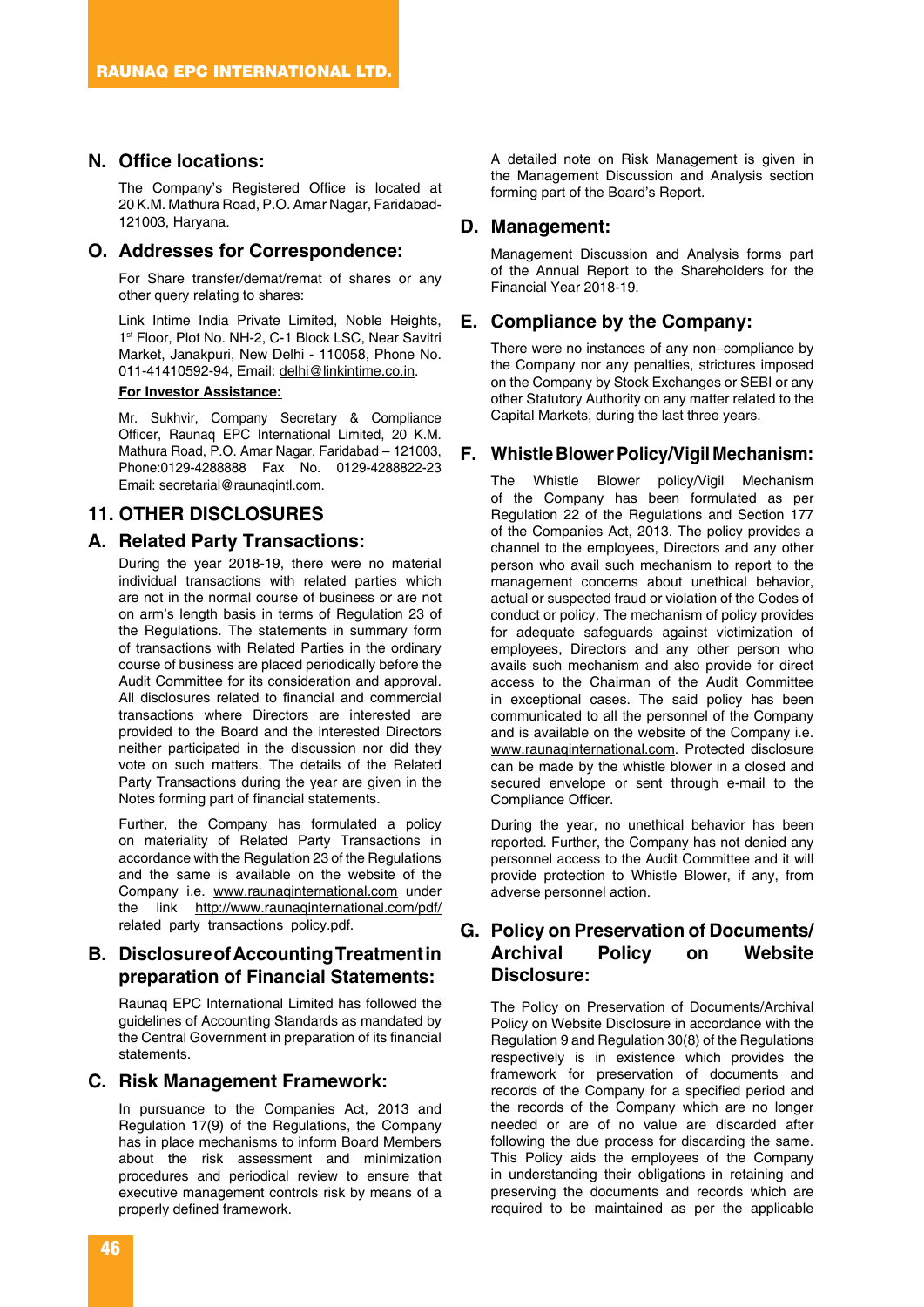statutory and regulatory requirements. The said policy is available on the website of the Company i.e. www.raunaqinternational.com.

### **H. Policy on criteria for Determining Materiality of Events:**

The Policy on criteria for Determining Materiality of Events has been framed in accordance with Regulation 30 of the Regulations which defines the criteria for determining the materiality of events or information related to the Company, provides that such information should be adequately disseminated in pursuance with the Regulations and further provides for the overall governance framework for such determination of materiality. The said policy is available on the website of the Company i.e. www.raunaqinternational.com.

### **I. CEO/CFO certification:**

Certificate from Mr. Rajan Malhotra, Chief Executive Officer and Mr. Sachin Kumar Mittal, Chief Financial Officer in terms of Regulation 17(8) of the Regulations for the Financial Year ended 31 March, 2019 was placed before the Board of Directors of the Company in its meeting held on 22 May, 2019.

## **J. Code of Conduct and Corporate Ethics:**

### **Code of Business Conduct and Ethics**

Raunaq EPC International Limited believes that Good Corporate Governance is the key to the Conduct of Company's Business in a transparent, reliable and vibrant manner. It is of paramount importance for any Company to create an atmosphere of faith, integrity, accountability, responsibility and financial stability by adhering to commitment, ethical business conduct, a high degree of transparency thereby unlocking the individual intellectual capabilities and enabling its Board of Directors to conduct its duties under a moral authority, which ultimately leads to enhance legitimate needs and value of the stake holders. A copy of this code formulated in terms of Regulation 17 of the Regulations has been posted at Company's official website i.e. www.raunaqinternational.com

### **Code of Conduct for Prevention of Insider Trading**

The Company has a comprehensive Code of Conduct for its Management, Staff and Directors for prevention of Insider Trading in compliance with SEBI (Prohibition of Insider Trading) Regulations, 2015. The code lays down the guidelines and procedures to be followed and disclosures to be made while dealing with the Shares of the Company and cautioning them on the consequences of non-compliances. The pieces of the price sensitive information are disseminated to the Stock Exchange timely, adequately and promptly on continuous basis for prevention of Insider Trading. The Company Secretary has been appointed as Compliance Officer and is responsible for adherence to Code for

prevention of Insider Trading. A copy of same has been posted at the official website of the Company i.e. www.raunaqinternational.com.

### **K. Legal Compliance Reporting:**

The Board of Directors reviews in detail, on a quarterly basis, the reports of compliance to all applicable laws and regulations in terms of Regulation 17 of the Regulations. The Company has developed a very comprehensive Legal compliance manual, which drills down from the Senior Management Personnel to the executive-level person (who is primarily responsible for compliance) within the Company. Any non-compliance is seriously taken up by the Board, with fixation of accountability and reporting of steps taken for rectification of non-compliance.

### **L. Disclosures in relation to Sexual Harassment of Women at Workplace (Prevention, Prohibition) Redressal) Act, 2013:**

Pursuant to Section 21 of the Sexual Harassment of Women at Workplace (Prevention, Prohibition and Redressal) Act, 2013 read with Rule 14 of the Sexual Harassment of Women at Workplace (Prevention, Prohibition and Redressal) Rules, 2013, the Company has constituted Internal Complaints Committee (ICC) where any grievance of sexual harassment at workplace can be reported.

The Company has also adopted a policy on Prevention of Sexual Harassment at workplace. The objective of the policy is to provide its women employees, a workplace free from harassment/discrimination and every employee is treated with dignity and respect. The said policy is available on the website of the Company i.e. http://www.raunaqinternational.com under the link http://www.raunaqinternational.com/ pdf/prevention\_of\_sexual\_harassment.pdf.

During the Financial Year 2018-19, ICC of the Company has not received any complaint pertaining to sexual harassment of women at workplace.

#### **Status of Complaints as on 31 March, 2019:**

### **Table-22**

| No. of Complaints filed during<br>Financial Year 2018-19       | NII            |
|----------------------------------------------------------------|----------------|
| No. of Complaints disposed of<br>during Financial Year 2018-19 | Not Applicable |
| No. of Complaints pending as on<br>31 March, 2019              | Not Applicable |

### **M. Certificate of Non-disqualification of Directors:**

Certificate from a Company Secretary in practice to the effect that none of the directors on the board of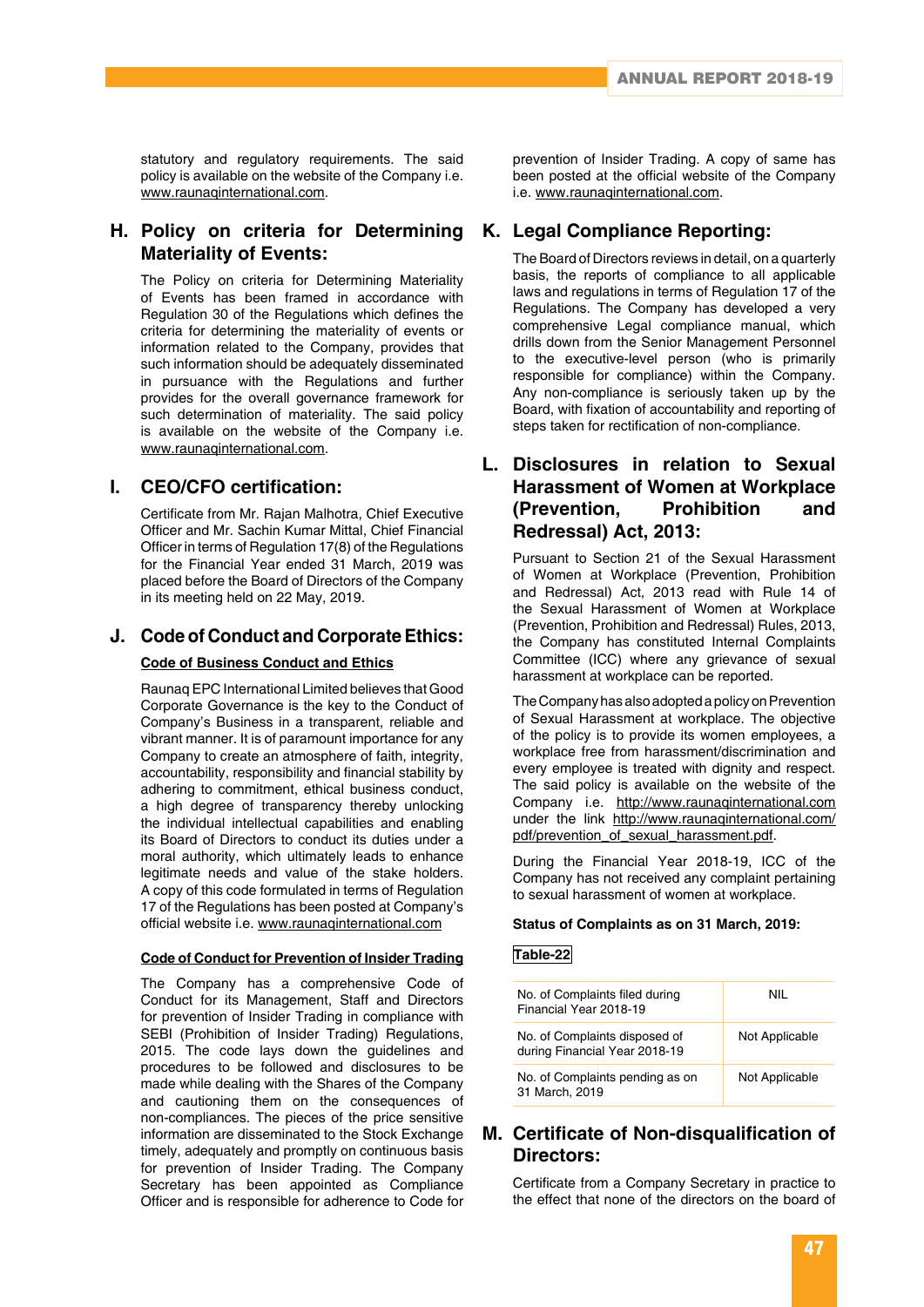the Company have been debarred or disqualified from being appointed or continuing as directors of Companies by SEBI/Ministry of Corporate Affairs or any such statutory authority is annexed to this report.

### **N. Fees paid to Statutory Auditor:**

The details of fees paid by the Company to the Statutory Auditors of the Company and all entities in the network firm/network entity of which the statutory auditor are part for the Financial Year 2018-19 are as follows:

### **Table-23**

| <b>Fees paid to Statutory Auditor</b>      | ₹ lacs                                      |
|--------------------------------------------|---------------------------------------------|
| <b>Particulars</b>                         | <b>For the Year Ended</b><br>31 March, 2019 |
| <b>Statutory Audit Fee</b>                 | 3.10                                        |
| Limited Review and other<br>certifications | 2.41                                        |
| Reimbursement                              | 0.33                                        |
| Total                                      | 5.84                                        |

#### **Fees paid to Network firm/network entity** ` **lacs**

| <b>Particulars</b> | <b>For the Year Ended</b><br>31 March, 2019 |  |
|--------------------|---------------------------------------------|--|
| NII                | NII                                         |  |

### **O. Mandatory Requirements:**

The Company has complied with all the mandatory requirements of Regulation 17 to 27 and Clause (b) to (i) of sub-regulation (2) of Regulation 46 of the Regulations. Details of compliances are given below:

| I. Disclosure on website in terms of Listing<br><b>Regulations</b>                                                                      | <b>Compliance</b><br><b>status</b><br>(Yes/No/NA) |
|-----------------------------------------------------------------------------------------------------------------------------------------|---------------------------------------------------|
| <b>Item</b>                                                                                                                             |                                                   |
| Details of business                                                                                                                     | Yes                                               |
| Terms and conditions of appointment of<br><b>Independent Directors</b>                                                                  | Yes                                               |
| Composition of various Committees of Board of<br><b>Directors</b>                                                                       | Yes                                               |
| Code of conduct of Board of Directors and Senior<br><b>Management Personnel</b>                                                         | Yes                                               |
| Details of establishment of vigil<br>mechanism/Whistle Blower policy                                                                    | Yes                                               |
| Criteria of making payments to Non-Executive<br><b>Directors</b>                                                                        | Yes                                               |
| Policy on dealing with Related Party Transactions                                                                                       | Yes                                               |
| Policy for determining 'Material' subsidiaries                                                                                          | Yes                                               |
| Details of familiarization programmes imparted to<br><b>Independent Directors</b>                                                       | Yes                                               |
| Contact information of the designated officials of<br>the Company who are responsible for assisting<br>and handling investor grievances | Yes                                               |

| Email address for grievance redressal and other<br>relevant details                                                        |                                      | Yes                                               |
|----------------------------------------------------------------------------------------------------------------------------|--------------------------------------|---------------------------------------------------|
| <b>Financial results</b>                                                                                                   |                                      | Yes                                               |
| Shareholding pattern                                                                                                       |                                      | Yes                                               |
| Details of agreements entered into with the media<br>companies and/or their associates                                     |                                      | <b>NA</b>                                         |
| New name and the old name of the listed entity                                                                             |                                      | Yes                                               |
| <b>II. Annual Affirmations</b>                                                                                             |                                      |                                                   |
| <b>Particulars</b>                                                                                                         | <b>Regulation</b><br><b>Number</b>   | <b>Compliance</b><br><b>status</b><br>(Yes/No/NA) |
| Independent Director(s) have been<br>appointed in terms of specified<br>criteria of 'independence' and/or<br>'eligibility' | $16(1)(b)$ &<br>25(6)                | Yes                                               |
| Board composition                                                                                                          | 17(1)                                | Yes                                               |
| Meeting of Board of Directors                                                                                              | 17(2)                                | Yes                                               |
| Review of Compliance Reports                                                                                               | 17(3)                                | Yes                                               |
| Plans for orderly succession for<br>appointments                                                                           | 17(4)                                | Yes                                               |
| Code of Conduct                                                                                                            | 17(5)                                | Yes                                               |
| Fees/compensation                                                                                                          | 17(6)                                | Yes                                               |
| Minimum Information                                                                                                        | 17(7)                                | Yes                                               |
| Compliance Certificate                                                                                                     | 17(8)                                | Yes                                               |
| Risk Assessment & Management                                                                                               | 17(9)                                | Yes                                               |
| Performance Evaluation of<br><b>Independent Directors</b>                                                                  | 17(10)                               | Yes                                               |
| <b>Composition of Audit Committee</b>                                                                                      | 18(1)                                | Yes                                               |
| Meeting of Audit Committee                                                                                                 | 18(2)                                | Yes                                               |
| Composition of Nomination &<br><b>Remuneration Committee</b>                                                               | $19(1)$ & (2)                        | Yes                                               |
| Composition of Stakeholders'<br><b>Relationship Committee</b>                                                              | $20(1)$ & $(2)$                      | Yes                                               |
| Composition and role of Risk<br><b>Management Committee</b>                                                                | 21(1), (2),<br>(3), (4)              | <b>NA</b>                                         |
| Vigil Mechanism                                                                                                            | 22                                   | Yes                                               |
| Policy for Related Party<br>Transaction                                                                                    | 23(1), (5),<br>$(6), (7)$ & $(8)$    | Yes                                               |
| Prior or Omnibus approval of Audit<br>Committee for all Related Party<br>Transactions                                      | 23(2), (3)                           | Yes                                               |
| Approval for material Related Party<br>Transactions                                                                        | 23(4)                                | <b>NA</b>                                         |
| <b>Composition of Board of Directors</b><br>of unlisted Material Subsidiary                                                | 24(1)                                | Yes                                               |
| Other Corporate Governance<br>requirements with respect to<br>subsidiary of Company                                        | 24(2), (3),<br>$(4)$ , $(5)$ & $(6)$ | Yes                                               |
| Maximum Directorship & Tenure                                                                                              | 25(1) & (2)                          | Yes                                               |
| Meeting of Independent Directors                                                                                           | 25(3) & (4)                          | Yes                                               |
| Familiarization of Independent<br><b>Directors</b>                                                                         | 25(7)                                | Yes                                               |
| Memberships in Committees                                                                                                  | 26(1)                                | Yes                                               |
| Affirmation with compliance to<br>Code of Conduct from members<br>of Board of Directors and Senior<br>Management Personnel | 26(3)                                | Yes                                               |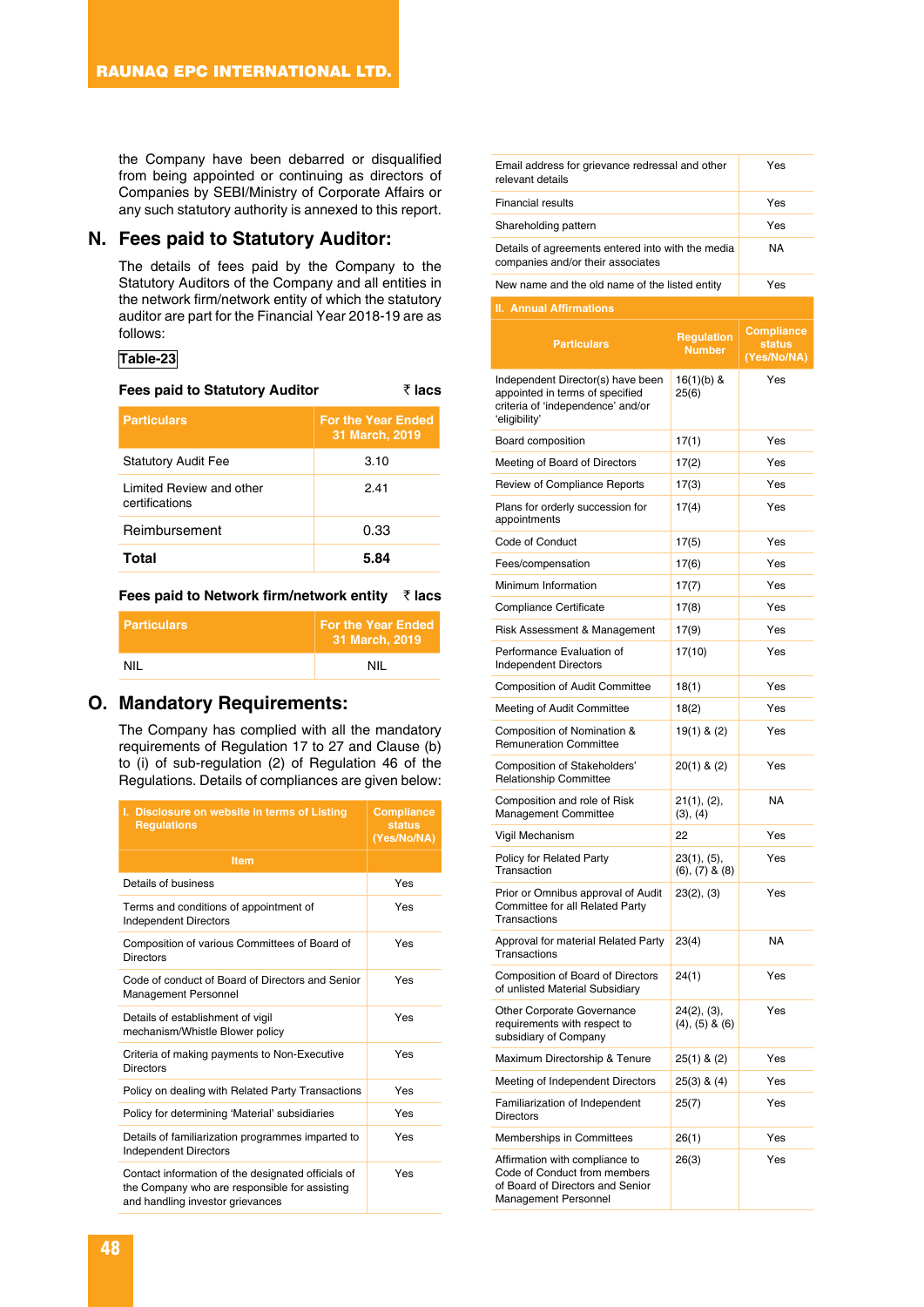| Disclosure of Shareholding by Non- 26(4)<br><b>Executive Directors</b>           |       | Yes |
|----------------------------------------------------------------------------------|-------|-----|
| Policy with respect to Obligations of 26(2) &<br>Directors and Senior Management | 26(5) | Yes |

### **P. Non-Mandatory Requirements:**

The Company has set up a Finance Committee and Business Strategy Committee, details whereof are given in the Board Committee section of this report.

### **Q. Investor Relations:**

The growing requirements of disclosure, transparency and corporate governance have made it imperative for Companies to manage information flow and communicate more effectively with shareholders. Investor Relations at REIL aims at seamless two way communication with the Investor Community. It is based on the tenets of transparency, accuracy and timeliness of disclosures. There is a conscious effort towards the effective dissemination of information to the shareholders to communicate the Company's long term vision and goals.

### **R. E-mail for investors:**

The Company has designated secretarial@ raunaqintl.com as e-mail address especially for investors' grievances.

SEBI has commenced processing of investor complaints in a centralised web based complaints redressal system i.e. SCORES. The Company has supported SCORES by using it as a platform for communication between SEBI and the Company.

### **S. Nomination facility:**

The Shareholders holding Shares in physical form may, if they so want, send their nominations in prescribed Form SH-13 of the Companies (Share Capital and Debentures) Rules, 2014, to the Company's RTA. The said form can be obtained from the Company's RTA or downloaded from the Company's Website http://www. raunaqinternational.com/pdf/form\_sh\_13\_nomination. pdf. The Shareholders who wish to change or cancel their nominations, if already made, may send their requests in prescribed Form SH-14 of the Companies (Share Capital and Debentures) Rules 2014, to the Company's RTA which can be obtained from the Company's RTA or downloaded from the Company's Website http://www.raunaqinternational.com/pdf/form \_sh\_14\_variation-or-nomination.pdf. Those holding shares in dematerialized form may contact their respective Depository Participant (DP) to avail the nomination facility or further change in nominations.

### **T. Updation of Shareholders information:**

The Shareholders of the Company are requested to intimate their latest Residential Address along with the details of their Shareholding in "Updation of Shareholder's Information Form" (which can be obtained from the Registered Office of the Company or downloaded from the Company's Website http://www. raunaqinternational.com/pdf/proforma-for-updationof-shareholders-information.pdf. The duly filled form for Updation of information may either be sent to the Company at its Registered Office or be hand-delivered at the Annual General Meeting of the Company.

#### **On Behalf of the Board of Directors**

 $\sum$ anner

 **Surinder Paul Kanwar** Place: New Delhi **Chairman and Managing Director** Dated: 22 May, 2019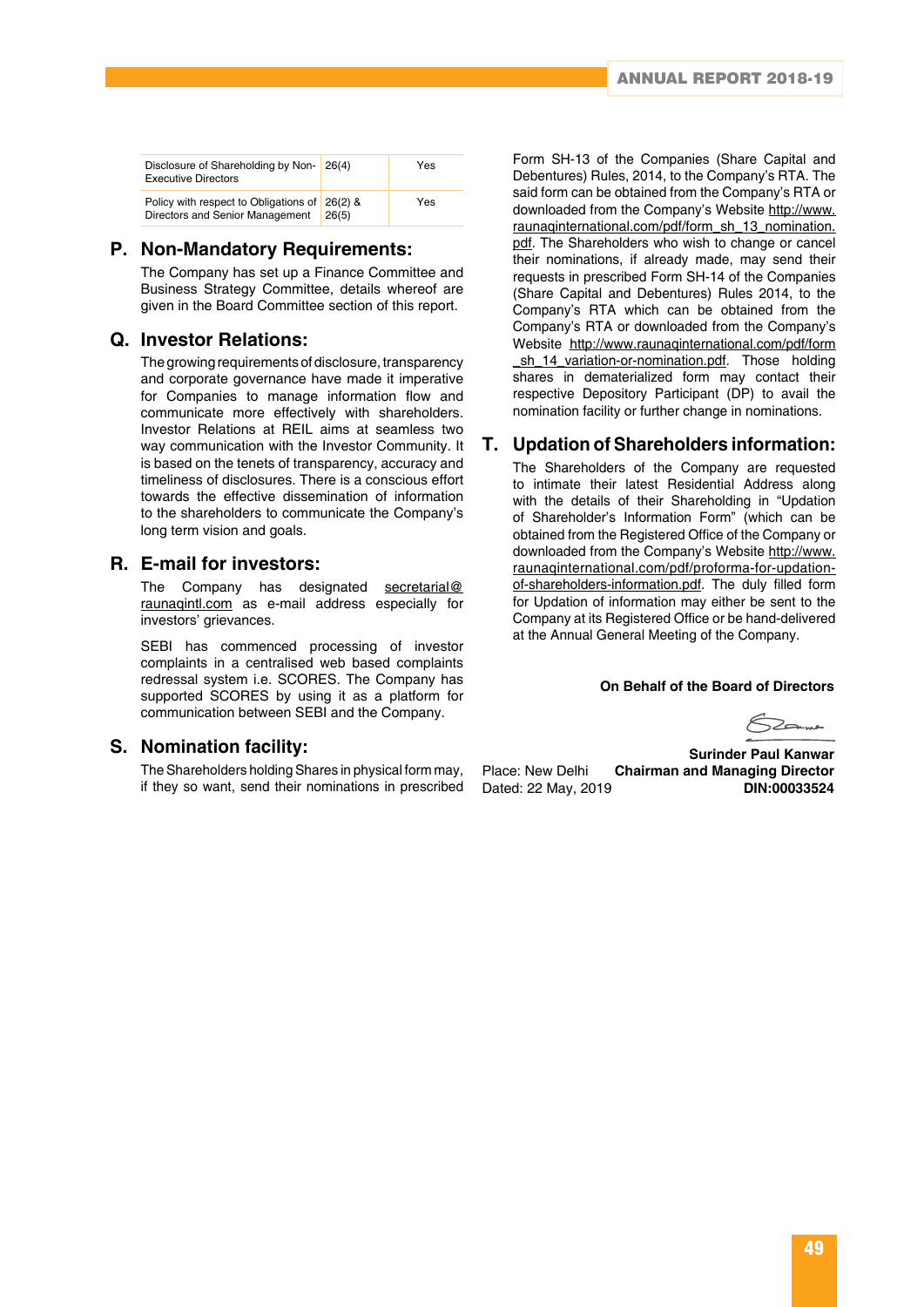### **COMPLIANCE CERTIFICATE AS PER REGULATION 17(8) OF THE SEBI (LISTING OBLIGATIONS AND DISCLOSURE REQUIREMENTS) REGULATIONS, 2015**

We have reviewed financial statements and the cash flow statement for the year 2018–19 and that to the best of our knowledge and belief:

- 1) These statements do not contain any materially untrue statement or omit any material fact or contain statements that might be misleading;
- 2) These statements together present a true and fair view of the Company's affairs and are in compliance with existing accounting standards, applicable laws and regulations;
- 3) No transaction entered into by the Company during the above said period, which is fraudulent, illegal or violative of the Company's Code of Conduct.

Further, we accept responsibility for establishing and maintaining internal controls for financial reporting and that we have evaluated the effectiveness of internal control systems of the Company pertaining to financial statements and we have disclosed to the Auditors and the Audit Committee, wherever applicable:

- 1) Deficiencies in the design or operation of internal controls, if any, which came to our notice and the steps we have taken or propose to take to rectify these deficiencies;
- 2) Significant changes in internal control over financial reporting during the year 2018-19;
- 3) Significant changes in accounting policies during the year 2018-19 and that the same have been disclosed in the notes to the financial statements;
- 4) Instances of significant fraud of which we have become aware and the involvement therein, if any, of the management or an employee having a significant role in the Company's internal control system over financial reporting.

**For Raunaq EPC International Limited**

Dated: 22 May, 2019

Place: New Delhi **Sachin Kumar Mittal Rajan Malhotra** 

### **COMPLIANCE WITH CODE OF CONDUCT**

The Company has adopted "Code of Business Conduct and Ethics" pursuant to the provisions of SEBI (Listing Obligations and Disclosure Requirements) Regulations, 2015 ('the Regulations"). This code deals with the Good Governance and ethical Practices, which the Company, the Board members and the Senior Management of the Company are expected to follow.

It is hereby affirmed that during the year 2018-19, all the Directors and Senior Managerial personnel have complied with the Code of Conduct and have given a confirmation in this regard.

**For Raunaq EPC International Limited**

Place: New Delhi **Sukhvir** Sukhvir Suchen Baul Kanwar **Surinder Paul Kanwar Surinder Paul Kanwar <b>Suring Surinder Paul Kanwar Chairman and Managing Director Company Secretary Chairman and Managing Director**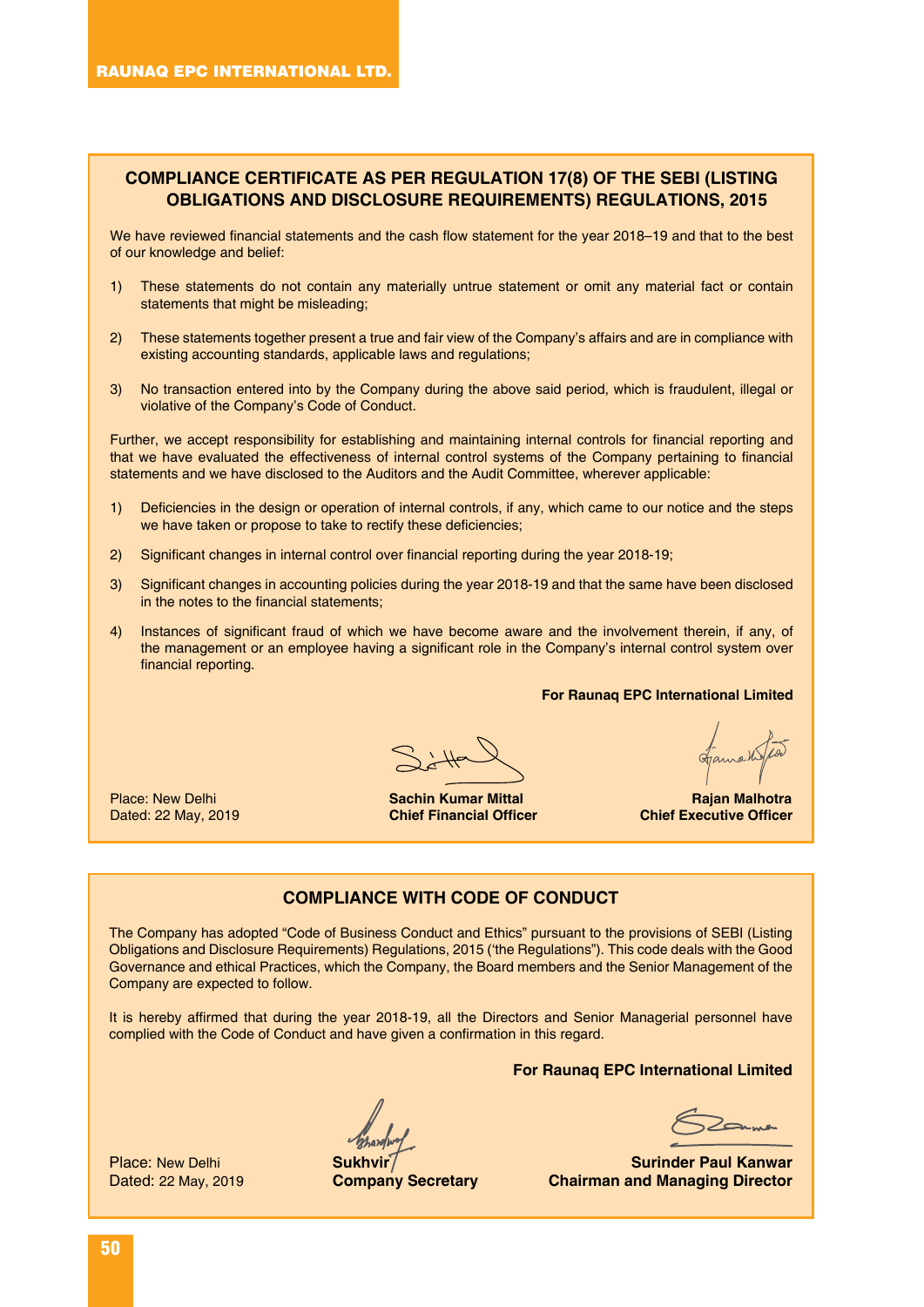### **CERTIFICATE ON NON-DISQUALIFICATION OF DIRECTORS**

*(Pursuant to Regulation 34(3) and Schedule V Para C clause (10)(i) of the SEBI (Listing Obligations and Disclosure Requirements) Regulations, 2015)*

To

The Members, Raunaq EPC International Limited (CIN: L51909HR1965PLC034315) 20 K.M. Mathura Road, P.O. Amar Nagar Faridabad 121003 Haryana

I have examined the relevant registers, records, forms, returns and disclosures of Raunaq EPC International Limited having CIN L51909HR1965PLC034315 and having registered office at 20 K.M. Mathura Road, P.O. Amar Nagar, Faridabad, 121003 Haryana (hereinafter referred to as 'the Company'), produced before me by the Company for the purpose of issuing this Certificate, in accordance with Regulation 34(3) read with Schedule V Para-C Sub clause 10(i) of the Securities Exchange Board of India (Listing Obligations and Disclosure Requirements) Regulations, 2015.

In my opinion and to the best of my information and according to the verifications (including Director Identification Number (DIN) status at the portal www.mca.gov.in) as considered necessary and explanations furnished to me by the Company & its officers, I hereby certify that none of the Directors on the Board of the Company as stated below for the Financial Year ending on 31 March, 2019 have been debarred or disqualified from being appointed or continuing as Directors of companies by the Securities and Exchange Board of India/Ministry of Corporate Affairs or any such statutory authority.

|    | Sr. No.   Name of Director         | <b>DIN</b> | Date of appointment<br>in Company |
|----|------------------------------------|------------|-----------------------------------|
| 1. | Mr. Surinder Paul Kanwar           | 00033524   | 21.06.1989                        |
| 2. | Mr. Sachit Kanwar                  | 02132124   | 23.03.2009                        |
| 3. | Mr. Pradeep Kumar Mittal           | 00165315   | 31.07.2003                        |
| 4. | Dr. Sanjeev Kumar                  | 00364416   | 25.05.2006                        |
| 5. | Ms. Seethalakshmi Venkataraman     | 07156898   | 28.03.2015                        |
| 6. | Mr. Virendrakumar Pargal**         | 00076639   | 22.07.2010                        |
| 7. | Mr. Nagar Venkatraman Srinivasan** | 00879414   | 30.10.2006                        |

*\*\* Resigned w.e.f. 19 April, 2019.*

Ensuring the eligibility for the appointment/continuity of every Director on the Board is the responsibility of the management of the Company. Our responsibility is to express an opinion on these based on our verification. This certificate is neither an assurance as to the future viability of the Company nor of the efficiency or effectiveness with which the management has conducted the affairs of the Company.

#### **For AK JHA & ASSOCIATES COMPANY SECRETARIES**

Joantbumer

**(Anant Kumar)** Place: New Delhi **Membership No. 7324 Certificate of Practice No.7834**